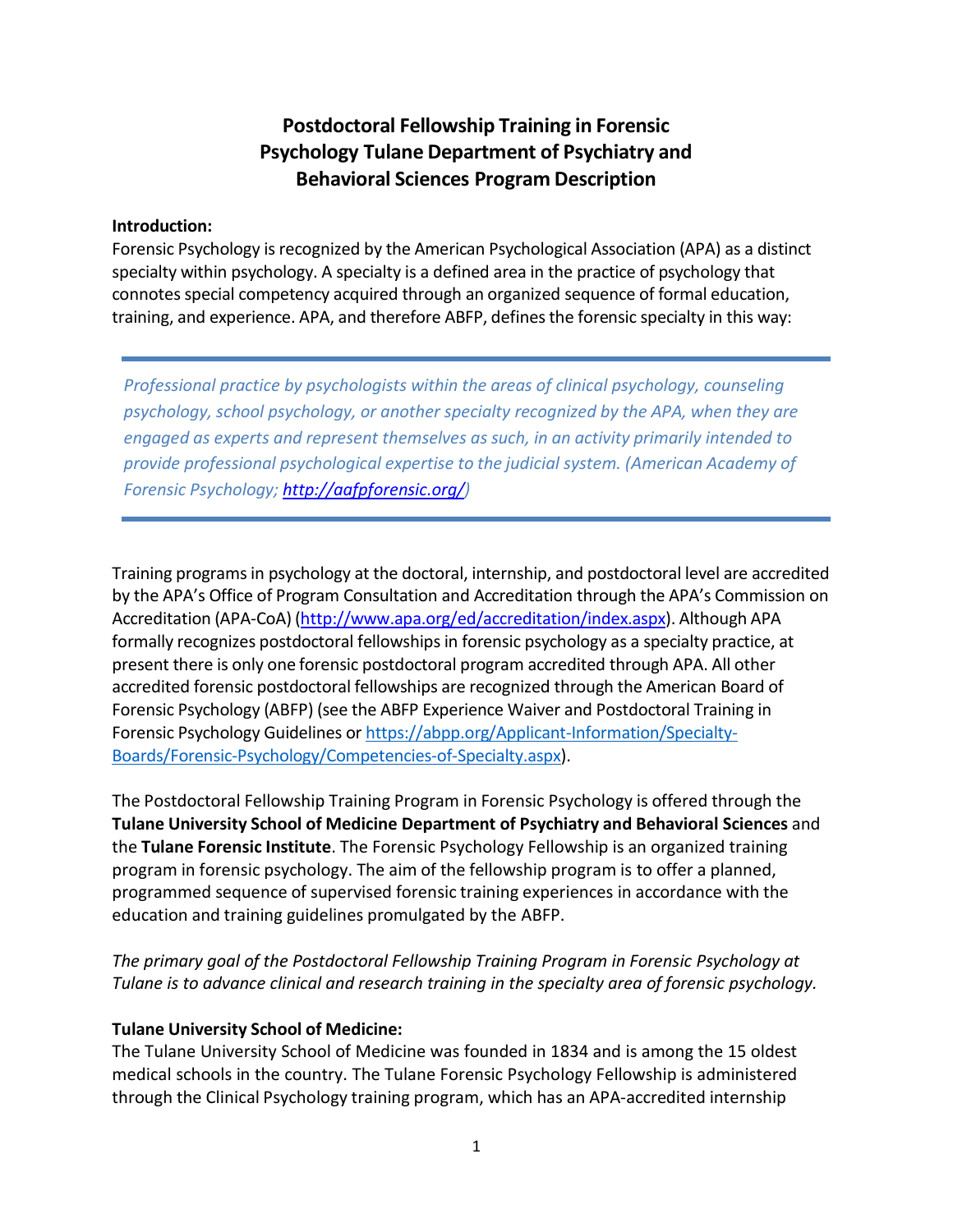training program and a postdoctoral fellowship training program within the Psychology Division of the Tulane Department of Psychiatry and Behavioral Sciences.

# **Tulane University Clinical Psychology Postdoctoral Fellowship Program:**

The Clinical Psychology Postdoctoral Fellowship program at Tulane University School of Medicine [\(https://medicine.tulane.edu/departments/psychiatry/academic-programs/clinical](https://medicine.tulane.edu/departments/psychiatry/academic-programs/clinical-psychology-internship/postdoctoral-psychology)[psychology-internship/postdoctoral-psychology\)](https://medicine.tulane.edu/departments/psychiatry/academic-programs/clinical-psychology-internship/postdoctoral-psychology) is a highly integrated and cumulative training experience, incorporating didactic and clinical opportunities for psychology fellows. Training and supervised practice experiences emphasize adherence to responsible, ethical, and empirical approaches to the practice of psychology. The program's philosophy and educational model is outlined below:

A. The training program at Tulane espousesthe **scientist-practitioner model** of education and training for the professional practice of psychology.

B. Fellows are trained to adopt a **biopsychosocial** approach to the practice of psychology.

C. The education and training of fellows is imbued with skills designed to identify and enhance fellows' sensitivity to individual variations in development and functioning and the appreciation of **diversity** among patients.

D. Supervision is designed to be is incremental and cumulative consistent with a **supervisory mentorship** model. As such, supervisors model competent practice and provide direct supervision appropriate to the fellow's level of education, training, and experience. As fellows gain knowledge, skills and confidence, fellows are expected to assume greater responsibility and independence.

E. We train fellows to work within a **multidisciplinary** framework.

F. Didactic and educational training operates according to a logical sequence that is cumulative, building upon previously learned material and techniques and graded in complexity over the course of the fellowship. Upon completion of the fellowship, each fellow should be fully prepared for independent clinical practice following licensure. Forensic Psychology fellows will also be eligible for board certification through the American Board of Professional Psychology (ABPP).

# **Tulane University Postdoctoral Fellowship Training Program in Forensic Psychology, hereafter referred to asthe** *Forensic Psychology Fellowship***:**

The Forensic Psychology Fellowship program is integrally related with the department's well-established Forensic Psychiatry Fellowship program. Since 1993, the Tulane Department of Psychiatry has been involved in the care and treatment of forensic patients in the state of Louisiana. In addition to providing specialized forensic mental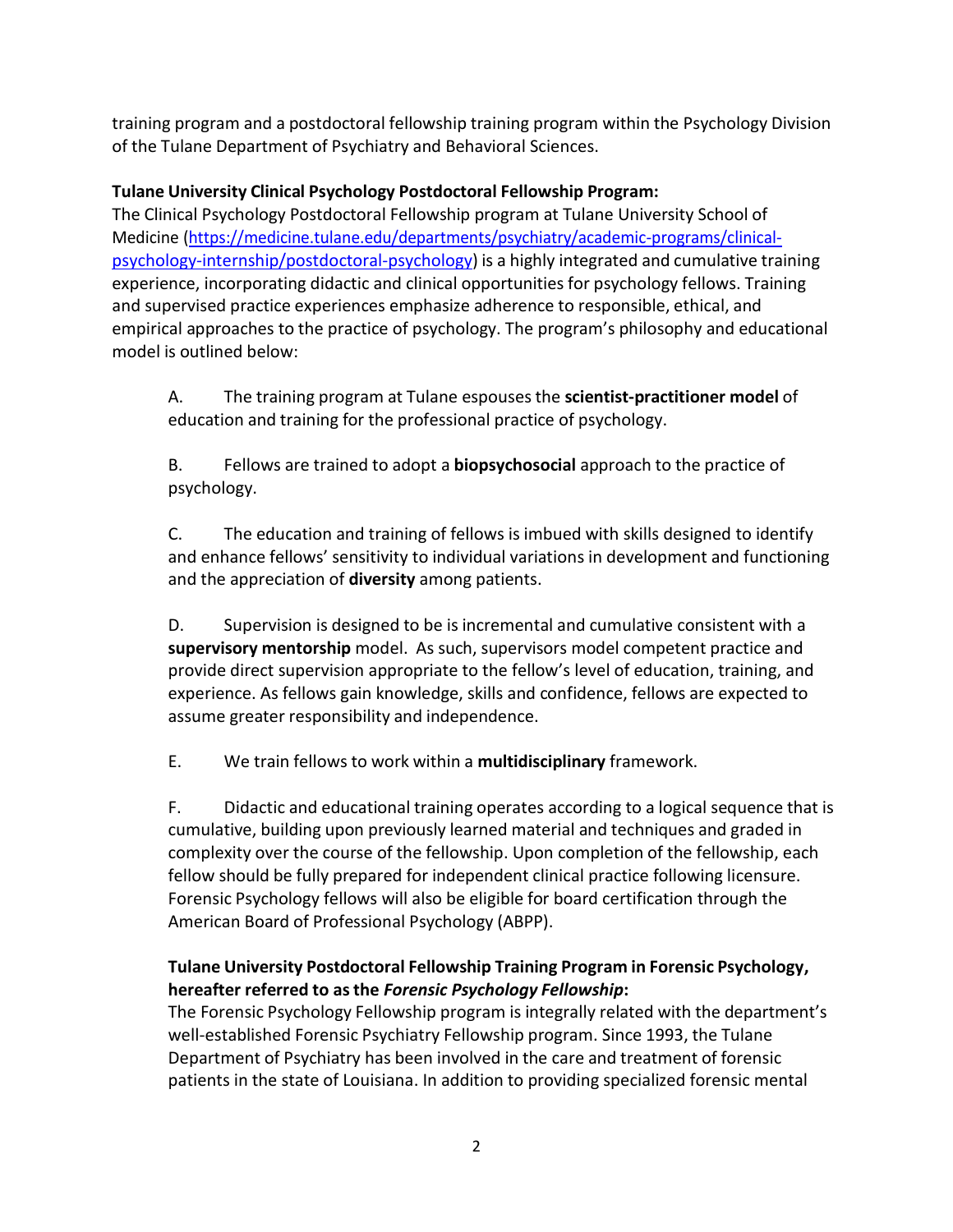health services to the state, the Department of Psychiatry and Behavioral Sciences has trained over 50 Forensic Psychiatry fellows through the Tulane Forensic Psychiatry Fellowship Program, which is accredited through the Accreditation Council for Graduate Medical Education (ACGME).

The Forensic Psychology fellow will be integrated into all aspects of the Forensic Psychiatry Fellowship and the Psychology Postdoctoral Fellowship programs. Additionally, due to the specialized nature of forensic training including the development of forensic core competencies, the Forensic Psychology fellow will follow an individualized educational and training plan aimed at developing and training forensic psychologists. The Tulane Forensic Psychology Fellowship will have an identified Fellowship Training Director who is board certified in Forensic Psychology who will work closely with the Psychology Training Director and with the Director of the Forensic Psychiatry Fellowship program. As such, the Forensic Psychology fellow will receive specialty training in forensic psychology, while also accessing all of the psychology and psychiatry training resources available to all postdoctoral fellows and advanced trainees in the School of Medicine.

#### **Education and Training Goals:**

In order for forensic psychologists to successfully be prepared for a career in Forensic Psychology, supervised forensic training at both the predoctoral and postdoctoral levels is essential. According to the Education and Training Guidelines for Forensic Psychology (Forensic Specialty Council, 2007), forensic specialists should receive a broad and general education in psychology which serves as the foundation for obtaining specialized knowledge and expertise in Forensic Psychology [\(http://www.apadivisions.org/division-41/education/guidelines.pdf\)](http://www.apadivisions.org/division-41/education/guidelines.pdf). Competence in forensic practice requires training and experience at the postdoctoral level, after basic proficiency required to competently conduct general psychological practice has been obtained at the graduate and internship levels. Generalist training for Forensic Specialists (FS) should be augmented by exposure to the forensic area, at the graduate and internship levels, followed by specialized training at the postdoctoral level. In order to become a competent forensic psychologist, both breadth and depth of knowledge and skillsrelated to forensic psychological practice are needed.

The following are the exit criteria for postdoctoral fellows to demonstrate that they are practicing competently as forensic psychologists:

- A. Knowledge of the basic principles of the legal system, including how the legal system works, legal doctrines that are relevant for mental health evaluations, as well as core legal cases relevant to Forensic Psychology and their implications for practice, covering the breadth of forensic psychology;
- B. Knowledge of forensic psychological evaluation methods, including specialized assessment instruments used in forensic psychological practice;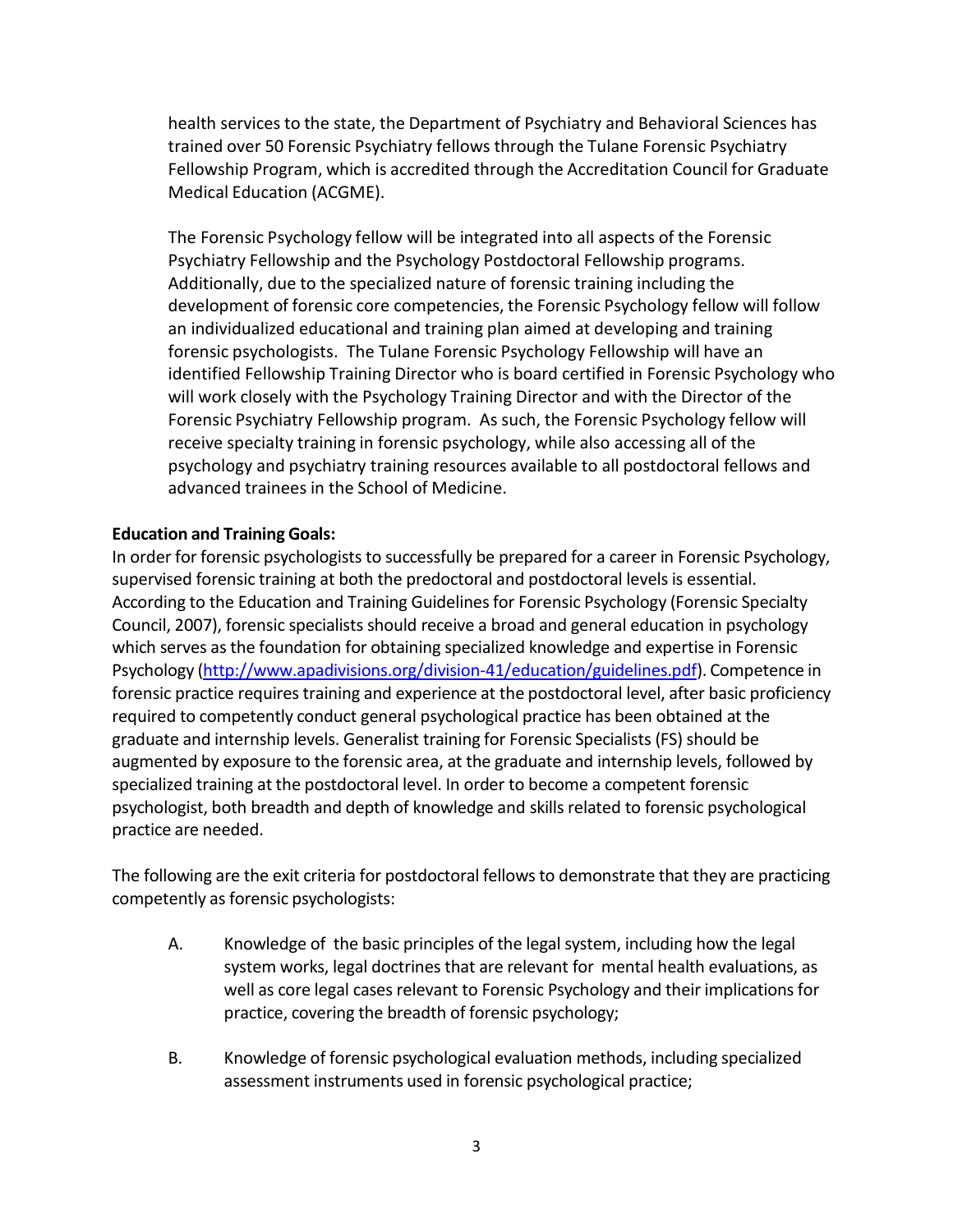- C. Knowledge of, and practice consistent with, the Specialty Guidelines for Forensic Psychologists and the APA's Ethical Principles and Code of Conduct for Psychologists;
- D. Knowledge of rules, procedures, and techniques related to expert witness testimony;
- E. Attainment of advanced skill in providing forensic psychological services sufficient to practice on an independent basis; these skills must be demonstrated in at least two distinct areas of forensic psychological practice, and must include the following:
	- 1. Ability to conduct a high quality forensic interview;
	- 2. Ability to use and interpret structured assessment instruments;
	- 3. Ability to obtain relevant data, including collecting third-party sources of information;
	- 4. Ability to integrate results and formulate interpretations consistent with data, relevant for the conclusions related to the legal question, and consistent with ethical and practice guidelines;
	- 5. Ability to write reports that are clear, comprehensive, articulate and appropriately focused on the referral issue;
	- 6. Ability to provide expert testimony in a clear, articulate manner, consistent with ethical and practice guidelines.
- F. Demonstration of ability to critically evaluate scientific research and how it applies to forensic practice;
- G. Eligibility for state or provincial licensure or certification for the independent practice of psychology;
- H. Eligibility for board certification in Forensic Psychology by the American Board of Professional Psychology (ABPP).

The last two criteria require that the training include sufficient practical experience and supervision in order to meet licensure and certification requirements. The first six criteria are competency-based and thusly must be formally assessed. Such formal assessment will include documentation of both the knowledge component as well as assessment of quality of forensic practice. Assessment of the didactic component could be accomplished either through written or oral examination, with the Forensic Training program specifying the required passing score. Assessment of quality of forensic practice will require formal assessment, by qualified mental health professionals (including at least one qualified psychologist, preferably a diplomate of the American Academy of Forensic Psychology), of the elements delineated above.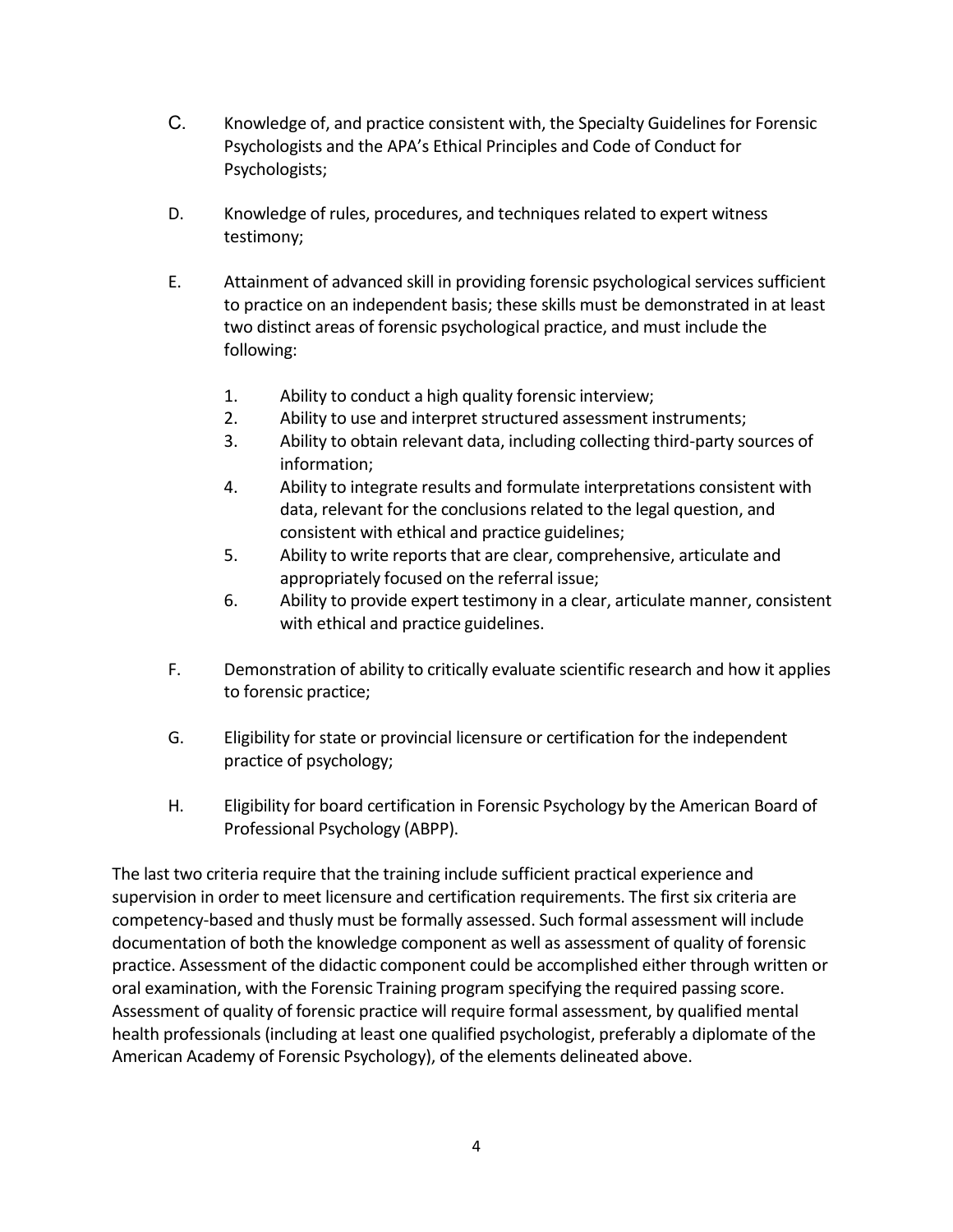The following guidelines are provided regarding the criteria above:

A. Forensic Psychologists are not expected to be legal scholars but are expected to have a basic understanding of how the legal system is organized (e.g., types of courts, appeals process, basic legal procedures). Furthermore, Forensic Psychologists should understand the Constitutional and statutory basisfor the areas in which they practice (e.g., the due process and equal protection rights impacting on commitment hearings; the principles of tort law which form the basis for personal injury, malpractice, "duty to protect" cases, etc.). This also involves familiarity with the case law that controls and limits practice, both at the national level as well as in the particular jurisdictions in which one practices.

B. The field of Forensic Psychology involvesthe operationalization of legal concepts in a manner that guides forensic psychological practice. There is now a significant body of literature addressing the variety of forensic areas and how psychological expertise can be applied to specific psycholegal issues. This also involves an understanding of the limitations of psychological expertise as applied to specific legal questions. Forensic Psychologists should have a basic understanding of the issues relevant for the various areas in Forensic Psychology, and an indepth understanding in at least two different areas. Forensic Psychologists must also be knowledgeable about the special considerationsinvolved in using psychological testing and instruments in forensic settings (e.g., issues of response bias, validation within specific populations, gender, ethnic, and racial differences, etc.). Furthermore, a number of Forensic Assessment Instruments(FAIs) have been developed to aid in specific forensic evaluations. Forensic Psychologists should be familiar with the instruments that are relevant to their areas of forensic practice, understand when and how to use them in particular evaluations, and also understand their limitations. Furthermore, Forensic Psychologists must understand how the forensic setting differs from a treatment setting in terms of the approach and attitude towards the parties being evaluated. For instance, the Forensic Psychologist may have to adopt an adversarial role, questioning the validity or veracity of the individual's report. In addition, the psychologist cannot rely solely on the individual's self-report. Rather, collateral sources of information are essential for the psychologist to use to corroborate or disconfirm the individual's presentation.

C. Forensic Psychologists must be aware of, and accommodate to, the unique ethical challenges posed by forensic practice. Many of the specifics are included in the Specialty Guidelines for Forensic Psychologists. For instance, the need to identify the "client," to clarify roles, to present data objectively, and to avoid, when possible, dual relationships often present special challenges to Forensic Psychologists working with courts, attorneys, litigants and forensic mental health programs and facilities.

D. Forensic Psychologists are often required to provide expert testimony. It is incumbent upon Forensic Psychologists to be aware of the rules governing expert testimony (e.g., Federal Rules of Evidence and corresponding State rules), as well as issues related to admissibility of certain methods and tests. Furthermore, Forensic Psychologists must develop skillsin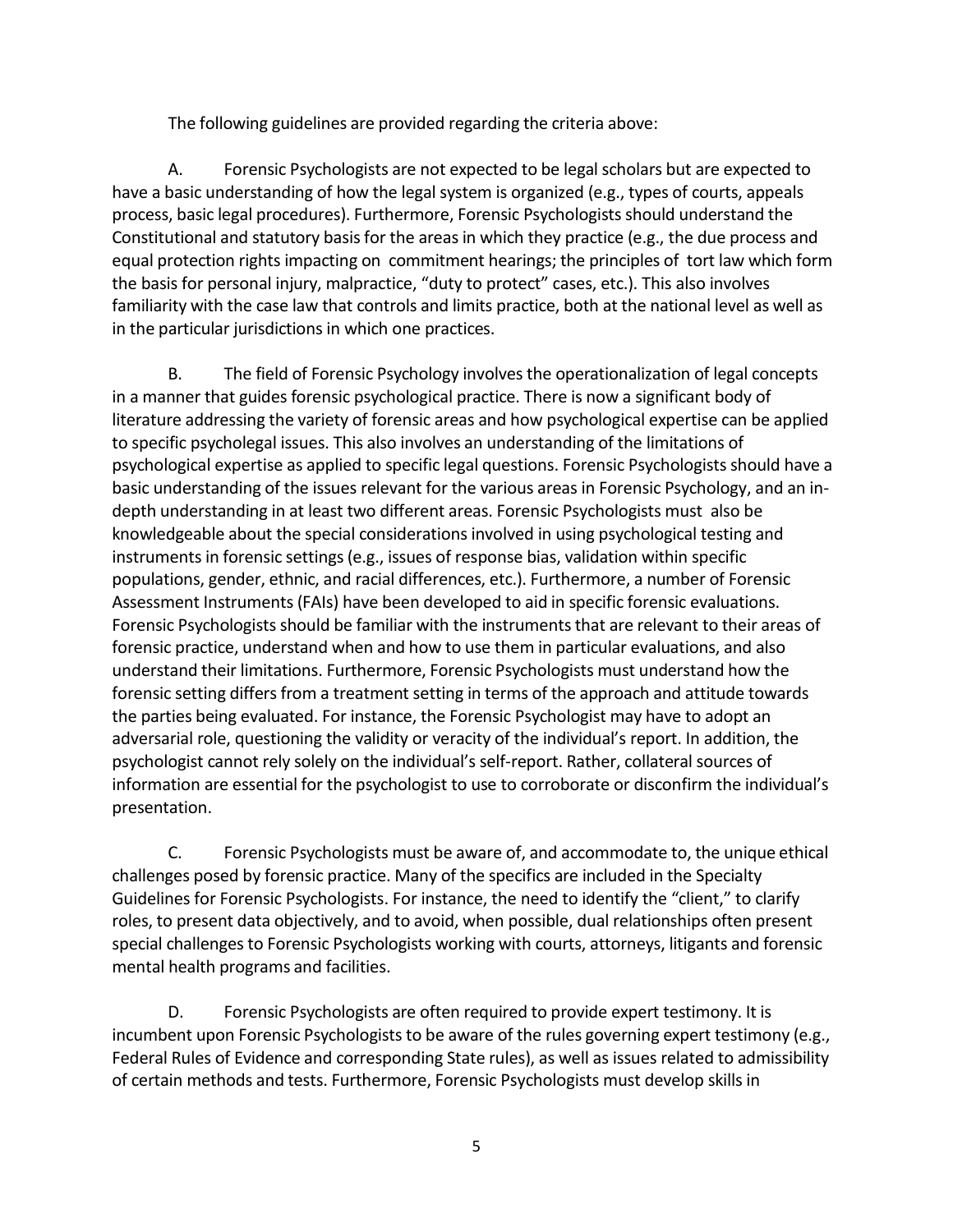presenting information to the legal system in both written and oral form that isrelevant to the court, consistent with legal rules, and accurately reflects the underlying clinical data.

E. Postdoctoral training in Forensic Psychology should not be limited to only one area of forensic practice. Fellows should attain competence in at least two different types of forensic evaluations.

F. Training programs can provide the requisite exposure to research methodsin a number of ways(e.g., engagement in a research project or literature review during the postdoctoral fellowship year, required attendance and participation in research seminarsin which Fellows are exposed to one or more areas of research related to forensic psychological practice). The Forensic Psychology Training program at Tulane will integrate the fellow into existing research projects with the goal of the fellow to produce a tangible research product by the conclusion of the Fellowship year (i.e., scientific publication, presentation, presentation in the research seminar/Grand Rounds, etc.)

G. A goal of the Forensic Psychology Training program isto prepare the Forensic Psychology Postdoctoral Fellow to become an ABPP Board Certified specialist in Forensic Psychology. To that end, the curriculum will be infused with the case law and knowledge areas identified by the American Board of Forensic Psychology. In addition, the need for adequate practical experience to attain breadth of competency will require demonstrated competency in at least two different practice areas within Forensic Psychology.

**Core Competencies in Forensic Psychology (https://abpp.org/Applicant-Information/Specialty-Boards/Forensic-Psychology/Competencies-of-Specialty.aspx):**

### **A. Foundational Competencies**

### **1. Relationships**

The Forensic Specialist (FS) recognizes and appreciates potential role boundaries with all parties involved in forensic work by demonstrating sensitivity to the welfare, rights, and dignity of others and an ability to relate to individuals, groups and communities in ways that enhance the effectiveness of forensic services provided. The FS is aware of his/her impact on others and maintains a respectful, unbiased attitude toward the examinee, legal system, and those who serve the legal system. The FS knows his/her role, whether serving as evaluator, consultant or treatment provider.

### **2. Individual and Cultural Diversity**

The Forensic Specialist (FS) recognizes and values individual and group differences, diversity, and culture and appreciates their impact in the psycho-legal context. The FS recognizesthe effect his/her own cultural worldview and biases may have on professional work. The FS is sensitive to and skillful in working with individuals, groups and communities representative of all aspects of individual and cultural diversity (e.g., ethnicity, race, gender, age, sexual orientation, disability status, and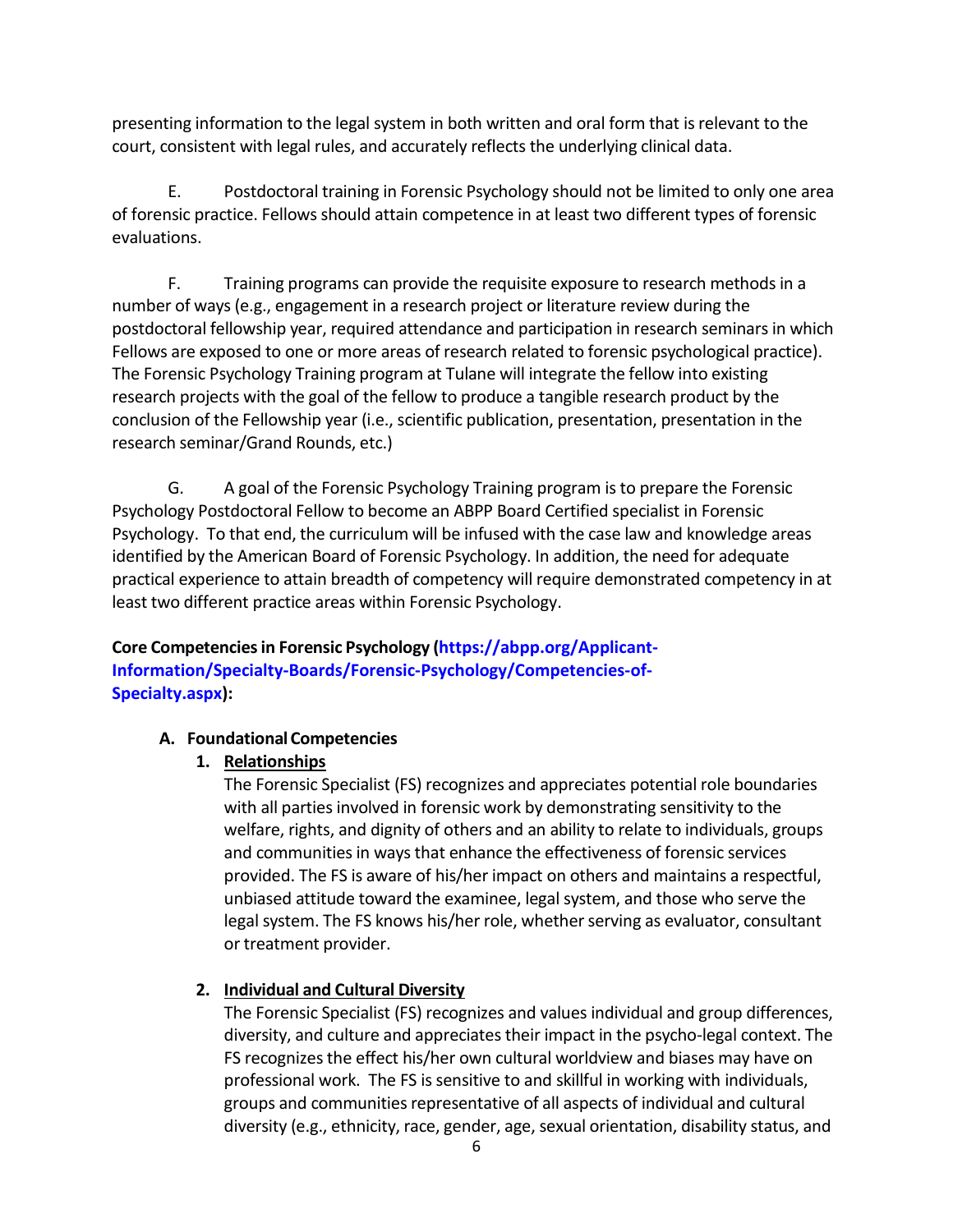special populations). The FS understands how interactions between and among individuals and communities are shaped by diversity variables, and understands and responds to the potential impact an examinee's ethnicity, race, gender, age, sexual orientation, and disability status may have on the forensic evaluation process.

### **3. Ethics and Legal Foundations**

The Forensic Specialist (FS) has an advanced knowledge of relevant ethical and legal standards that are intended to guide forensic practice. These include ethical and professional codes, standards, and the Forensic Specialty Guidelines; the law and legal system as they pertain to forensic practice; and applicable statutes, administrative codes, and case law in the FS's jurisdiction of practice.

# **4. Professionalism**

The Forensic Specialist (FS) exhibits a professional obligation to obtain and maintain an advanced knowledge and skill level related to the intersection of legal theory, precedent, and procedures with clinical practice, psychological science, and professional ethics. The FS recognizesthe distinct differences between the forensic and clinical roles of psychologists. The FS understands how his/her proffered opinions may be used by fact finders and clients and is ready, willing and able to fully explain and document the basis for an opinion offered in a manner that can be reasonably evaluated by decision makers.

### **5. Reflective Practice/Self-Assessment**

The Forensic Specialist (FS) engages in ongoing self-reflection and routine assessment of his or her forensic professional practice. The FS practices with personal and professional self- awareness, within the boundaries of professional and forensic competencies, and demonstrates evidence of continued development based on self-reflection, self-assessment, and appropriate self-care.

### **6. Scientific Knowledge and Methods**

The Forensic Specialist (FS) articulates a sound scientific basisfor practice activities and is knowledgeable about scientific and scholarly developments in the field.

# **7. Interdisciplinary Systems**

The Forensic Specialist (FS) demonstrates awareness of the relevant knowledge from disciplines outside psychology that are important for forensic practice. Among these are law, psychiatry, sociology, criminology, and psychopharmacology. The FS possesses an understanding of the structure of the legal system and principal precedents, statutes, and regulations.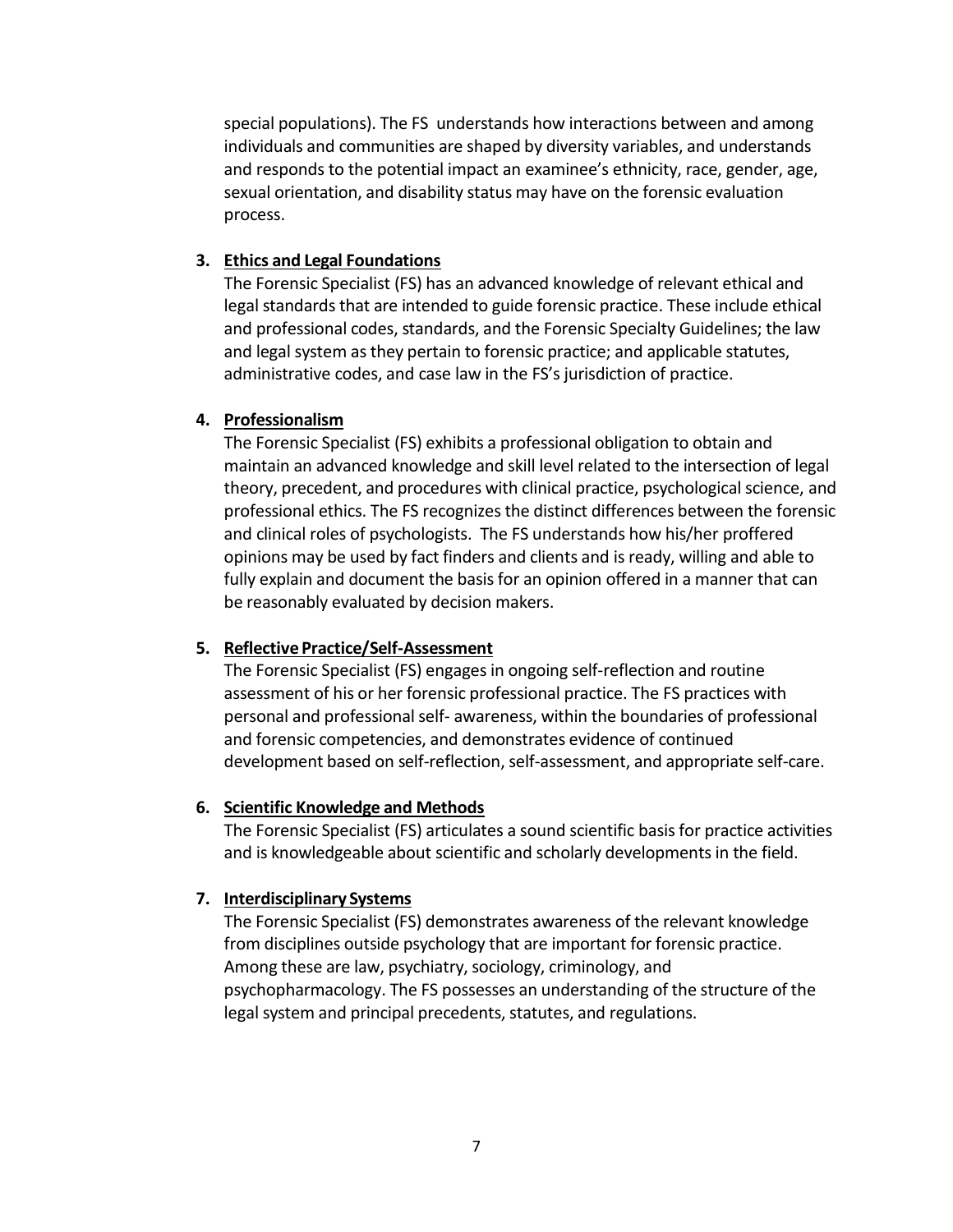#### **8. Evidence-Based Practice**

The Forensic Specialist (FS) bases his/her practice on methods that have evidence regarding their reliability and validity. When methods with less evidence for their known value are used, they are supplemented with evidence-based methods.

#### **B. Functional Competencies**

### **1. Assessment**

The Forensic Specialist (FS) who engagesin assessment obtains data from multiple sources using multiple methods to ensure that forensic assessments are comprehensive, non-biased, reliable, valid, and culturally sensitive. The case conceptualization and diagnostic assessment is grounded in science-based theory, research and practice. The FS conducts assessments that may range from the administration and interpretation of standardized tests to behavioral observations and clinical interviews, and uses instrumentsto test hypotheses relevant to the psycholegal question.

### **2. Intervention**

The Forensic Specialist (FS) knows the value and limits of various interventions typically employed in forensic settings or with persons who appear before courts. The FS appreciates the impact of the forensic setting on therapeutic relationships and goals and is able to apply his/her knowledge of mental health law to interventions in forensic cases. The FS must be proficient in any specific interventions that he/she employs.

### **3. Consultation**

The Forensic Specialist (FS) is able to advise attorneys, courts and policy makers regarding matters of mental health related to the FS's area of expertise (e.g., criminal, civil, juvenile). He/she is aware that the role of consultant can conflict with other roles that FSs play and recognizes potential conflicts of interest and threats to objectivity that may result from the adoption of multiple roles.

### **4. Research and/or Evaluation**

The Forensic Specialist (FS) knows how to determine whether research and scientific procedures used in studies relevant to his/her practice have been employed properly. If the FS is engaged in ongoing research in the forensic arena, the FS applies appropriate research methods to the question at hand.

### **5. Supervision**

The Forensic Specialist (FS) is able to translate relevant and current forensic knowledge and skills to provide high-quality supervision and mentoring to trainees and colleagues. The FS recognizes the scope and limits of the role of supervisor within a forensic context.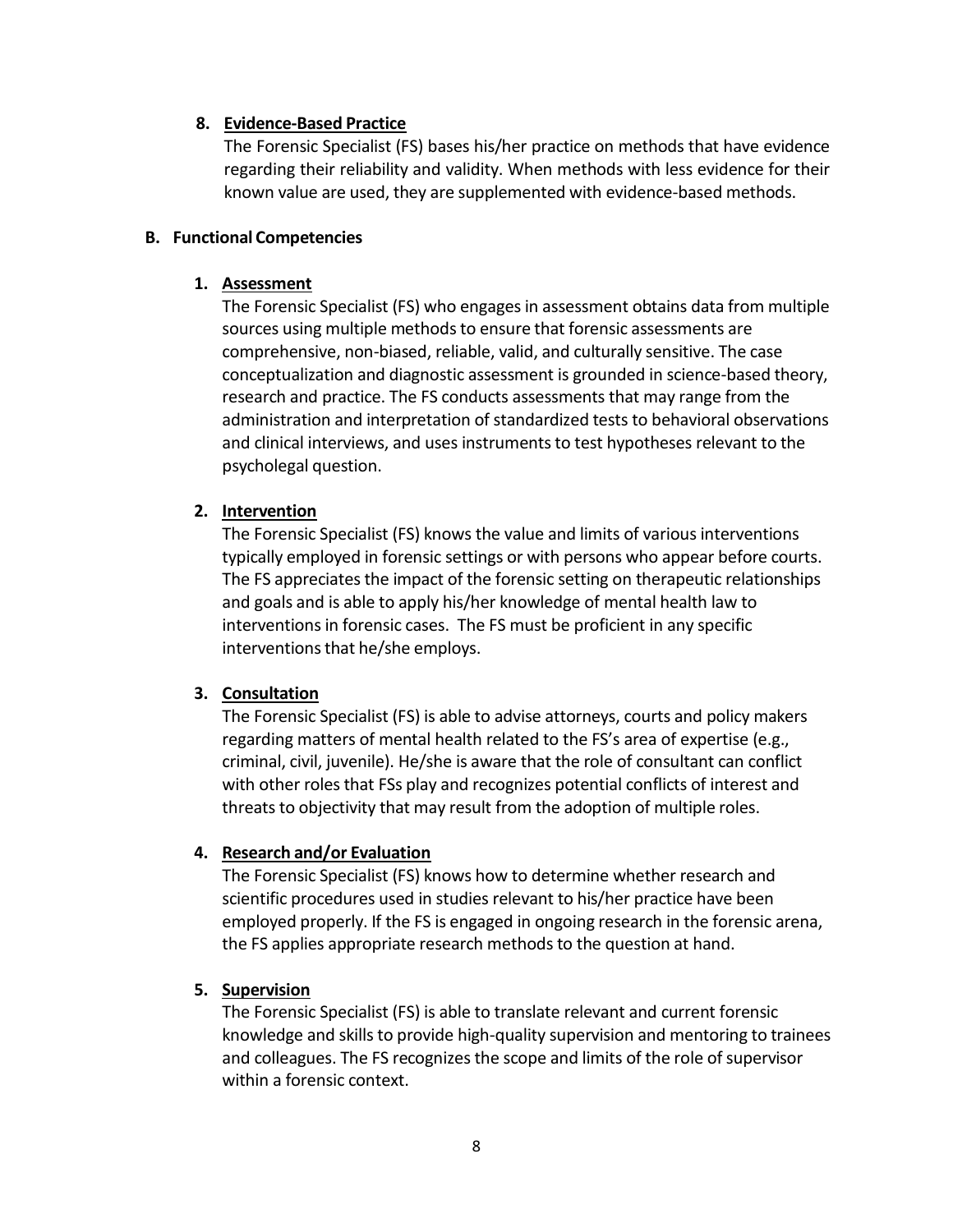# **6. Teaching**

The Forensic Specialist (FS) is able to provide formal didactic instruction regarding his/her area of forensic psychology (e.g., student classrooms, continuing education workshops, public forums). The primary proficiency is the ability to translate forensic psychology so that it can be understood by laypersons, and to communicate that translation adequately in a lecture format.

# **7. Management/Administration**

The Forensic Specialist (FS) has a basic understanding of the administrative functions of the organizations, programs or agencies in which the FS works. If the FS plays a management role in those entities, the FS engages in effective and ethical practices in fulfilling that role.

# **8. Advocacy**

The Forensic Specialist (FS) recognizesthe difference between the role of practitioner and the role of advocate who seeks to have an impact on policy, law, and public reform activities. When the FS engages in activities that publically promote change at the level of institutions, communities or society, he/she engages in activities that advocate for or empower the recipients of the services they provide.

# **Diversity-Informed Training**

Tulane School of Medicine believes in a rich educational experience for all students through the infusion of cultural competency, sensitivity, attentiveness, and responsiveness. Additionally, the School of Medicine values the sum total of ideals and perspectives of all individuals engaged in and connected to the educational process.

Tulane faculty are dedicated to improving their ability to individualize evaluation and treatment in a way that is sensitive and responsive to cultural and social differences and to take that approach in all of our educational activities. Fellows are expected to demonstrate an awareness and respect for diversity and implement assessment and intervention practices that are culturally responsive.

Fellows are trained to identify and to be sensitive to individual variations in development and functioning. Faculty members model through our own practice respect for individual and group diversity in its numerous forms. Appreciating diversity adds significant information to the effective practice of psychology regarding individual, cultural, and societal variations in attitudinal and behavioral adaptation. Acknowledging differences also presents the opportunity for an open dialogue about the importance of diversity to the functioning of society at large. Fellows are able to work with patient populations that are highly diverse in several ways, including age, race, ethnicity, culture, physical and emotional differences, gender, sexual orientation, and socioeconomic status. Across sites, diverse patient populations are well represented. Fellows are taught that learning about patients' degree of acculturation within various groups is important in understanding the individual's status and clinical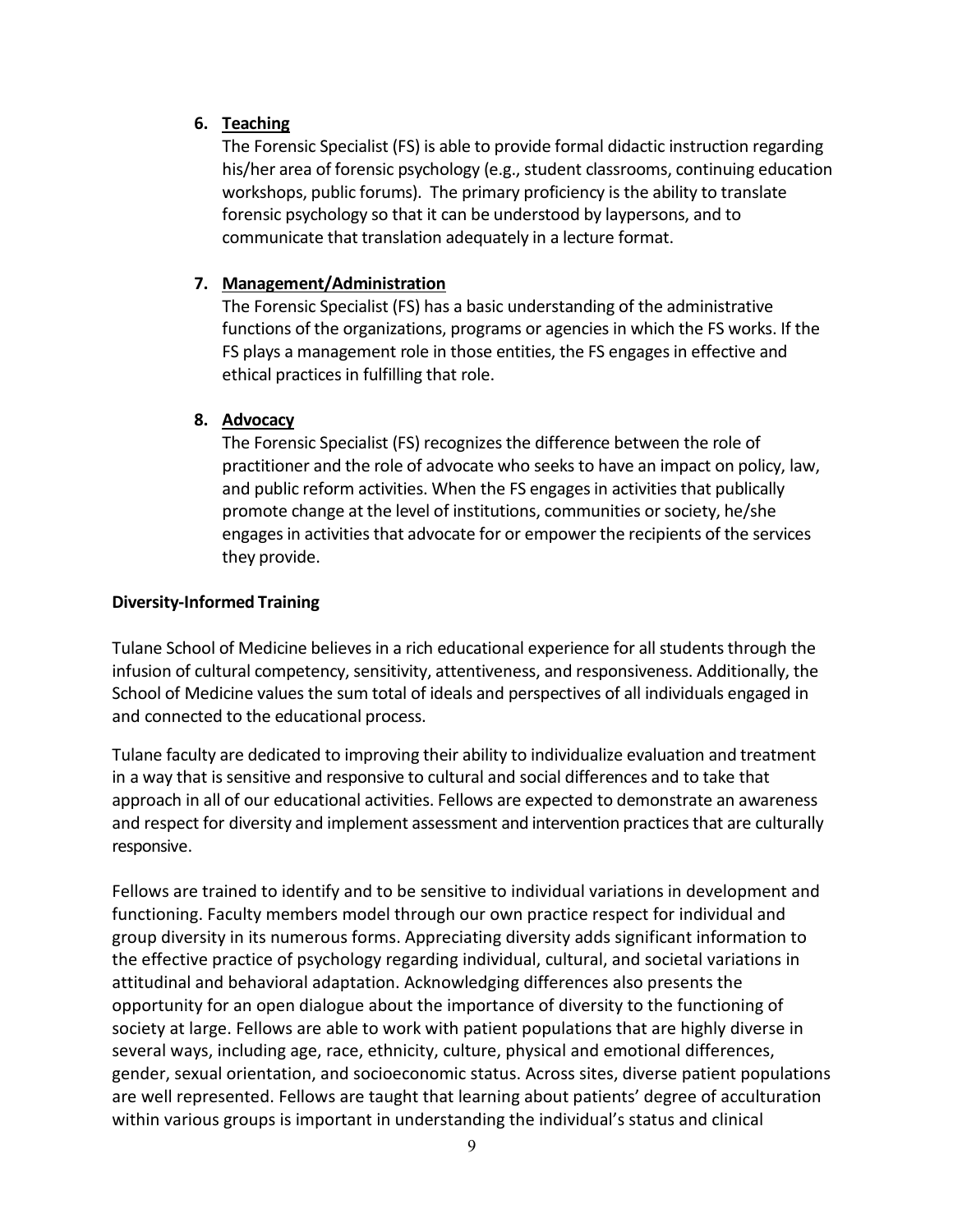presentation. Diversity issues are emphasized across all training venues during supervision, didactics, case conferences, discussions, and mentoring**.**

Forensic Fellows are trained to be mindful about how diversity may inform forensic assessment and treatment and are taught approaches to forensic practice that are consistent with APA's **"**Guidelines for Providers of Psychological Services to Ethnic, Linguistic, and Culturally Diverse Populations**"** (Pine et al, 1990). Specifically, diversity is considered in didactic coursework, supervision, and in grand rounds and other educational opportunities. The Tenets of Diversity Informed Mental Health and Multicultural Seminars are also forums used to explore diversity as it applies to one's professional work. Forensic patients represent a culturally, sexually, and socially diverse population in both urban and rural settings in the state and fellows will be exposed to a very rich local culture during their training year in South Louisiana. Issues of equity, diversity, and inclusion are also discussed throughout clinical supervision.

### **Evaluation of Progress Toward Training Goals:**

Each fellow is supervised closely on his/her experiences. Part of the fellow's supervision includes feedback regarding their developing clinical skills and experiences. Formal evaluations of fellows occur bi-annually, although informal evaluations of fellows' performance are conducted on a continuous basis. Fellows will be rated by supervisors on each of the Foundational and Functional Forensic competencies.

If, at any time, concerns arise with regard to a fellow's functioning or progress, immediate steps are taken. If a Fellow performs below minimum expectations during the evaluation period, this would be noted in writing. The Fellowship Training Director and the supervisor would develop a formal, written, remediation plan to be shared with the Fellow. Any remediation plan would follow the general guidelines of the Tulane Postdoctoral Fellowship as outlined in the Tulane Clinical Psychology Postdoctoral Fellowship manual and include specific areas of improvement, timelines for development, and benchmarks to determine progress.

#### **Evaluation of Fellowship Experience**

Fellows will be asked to provide feedback on individual rotations, supervisors, and didactic experiences biannually. Alterations in the training program, in general, are made if necessary, based on feedback from fellows and supervisors over the course of the fellowship year. The goal of the continuous evaluative and improvement process is to identify and improve aspects of the training program and offer continuousimprovement in the overall training and educational experience.

### **Successful Completion of the Program**

Fellows must perform adequately, achieving appropriate levels of competence as reflected in their evaluation ratings, to successfully complete the fellowship program. These requirements are discussed with fellows during supervision throughout the training year.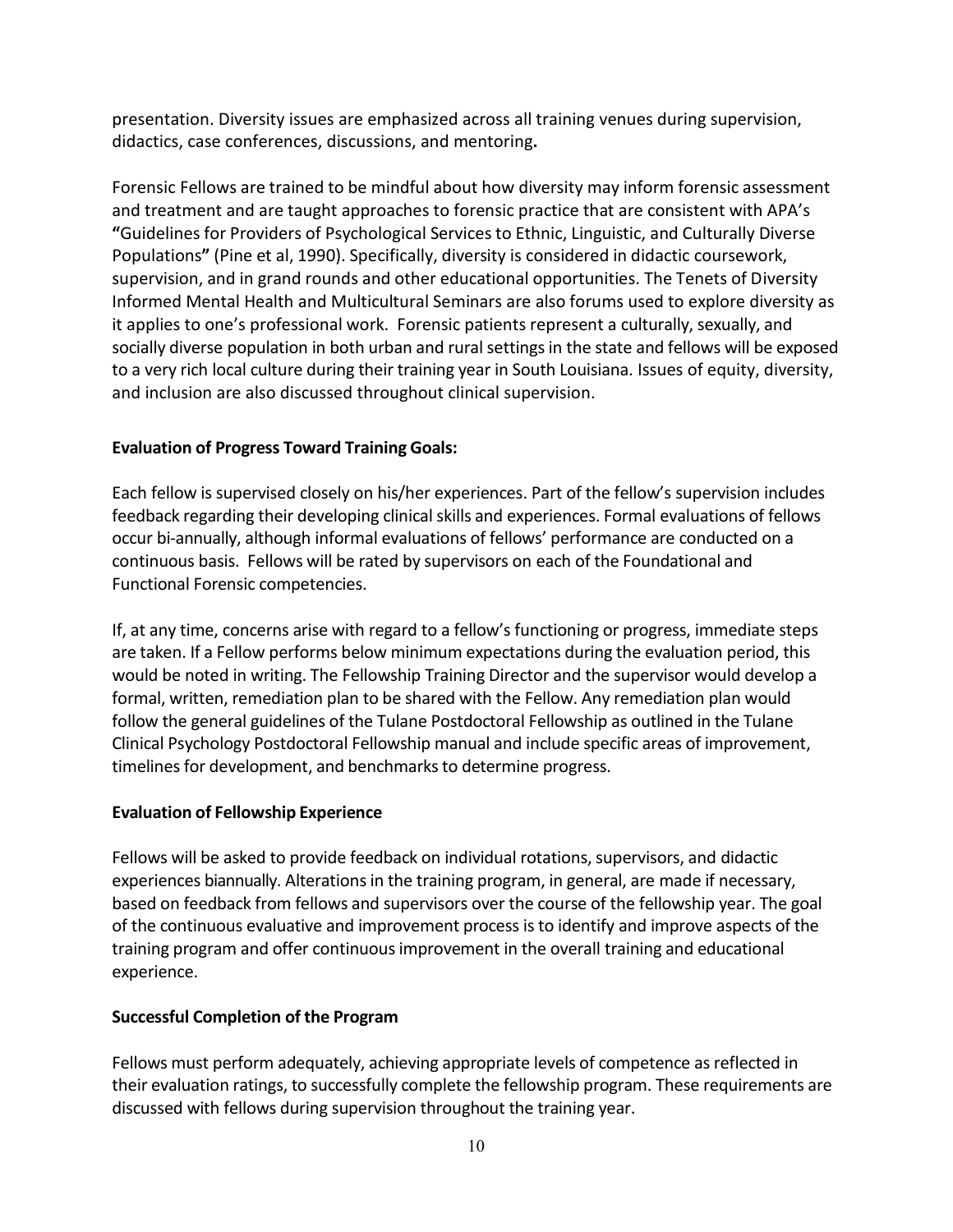The fellow will receive a certificate at the conclusion of the fellowship program upon satisfactory completion of the requirements and after having participated in the program for twelve months (2000 hours) or, under unusual circumstances, its equivalent, with the prior approval of the Training Committee. The Fellowship Training Director, in consultation with the Psychology Training Committee, has the final approval in the granting of certificates of completion.

#### **Core Components of the Forensic Psychology Training Program**

A critical goal of the training program is to ensure that each trainee, upon completion of his or her training, possesses foundational competencies in forensic psychological assessment, case law, treatment, and the forensic research literature. Objectives are met by participation in the following training activities:

#### **I. Forensic Didactics(10%)**

### **A) Forensic Core Curriculum**

Trainees will attend planned didactics within the Psychology Training Core Curriculum and specific didactic and seminar courses in Forensic Psychiatry and Forensic Psychology. The ABFP Suggested and Recommended Reading List for Written and Oral Examinations will be employed in the Forensic Core Curriculum [\(https://abpp.org/Applicant-Information/Specialty-Boards/Forensic-](https://abpp.org/Applicant-Information/Specialty-Boards/Forensic-Psychology/Competencies-of-Specialty.aspx)[Psychology/Competencies-of-Specialty.aspx\)](https://abpp.org/Applicant-Information/Specialty-Boards/Forensic-Psychology/Competencies-of-Specialty.aspx). Psychology Fellows' attendance at core and specialty courses will require approximately three to five hours per week. Attendance at all Tulane University School of Medicine clinical fellowship didactics and seminars is mandatory. The only exceptions are for illness or approval by the primary supervisors, the Clinical Psychology Training Director, and the Forensic Psychology Training Director.

• Forensic Psychology and Psychiatry Didactic Core Curriculum Seminar Series (see Appendix A): Topic areas include the following: Background and Historical Topics in Forensic Psychiatry and Forensic Psychology, Competency Evaluations, Criminal Responsibility, Violence Risk Assessment, Civil Competency Assessments, Child Custody and Parenting Evaluations, Sentencing, and Capital Evaluations.

• Expert Witness/Legal Seminar: Lecturesin the Expert Witness/Legal Seminar will be presented by Psychiatry and Psychology faculty, as well aslegal scholars and attorneys. Areas covered in the seminar series will include: Malingering, Criminal Law and Procedure, Civil Law, Psychological Evaluations, Child Forensic Psychiatry, Legal Regulation of Psychiatry, Assessment and Treatment of the Sex Offender, Neuropsychiatry, Correctional Psychiatry, Insanity Defense Reform, Special Issues in Curriculum, as well as, ethics, report-writing, development of the forensic opinion, and expert witness testimony. (see Appendix A)

• Landmark Cases Seminar (see Appendix B): Landmark Cases will be held weekly for one hour. Fellows participate in the review of state and federal legal cases pertinent to forensic patients. Landmark Louisiana legal cases are also covered. The seminar provides a discussion of the landmark cases designated by the American Academy of Psychiatry & the Law supplemented by cases applicable to forensic psychology. These cases may include issues such as competency to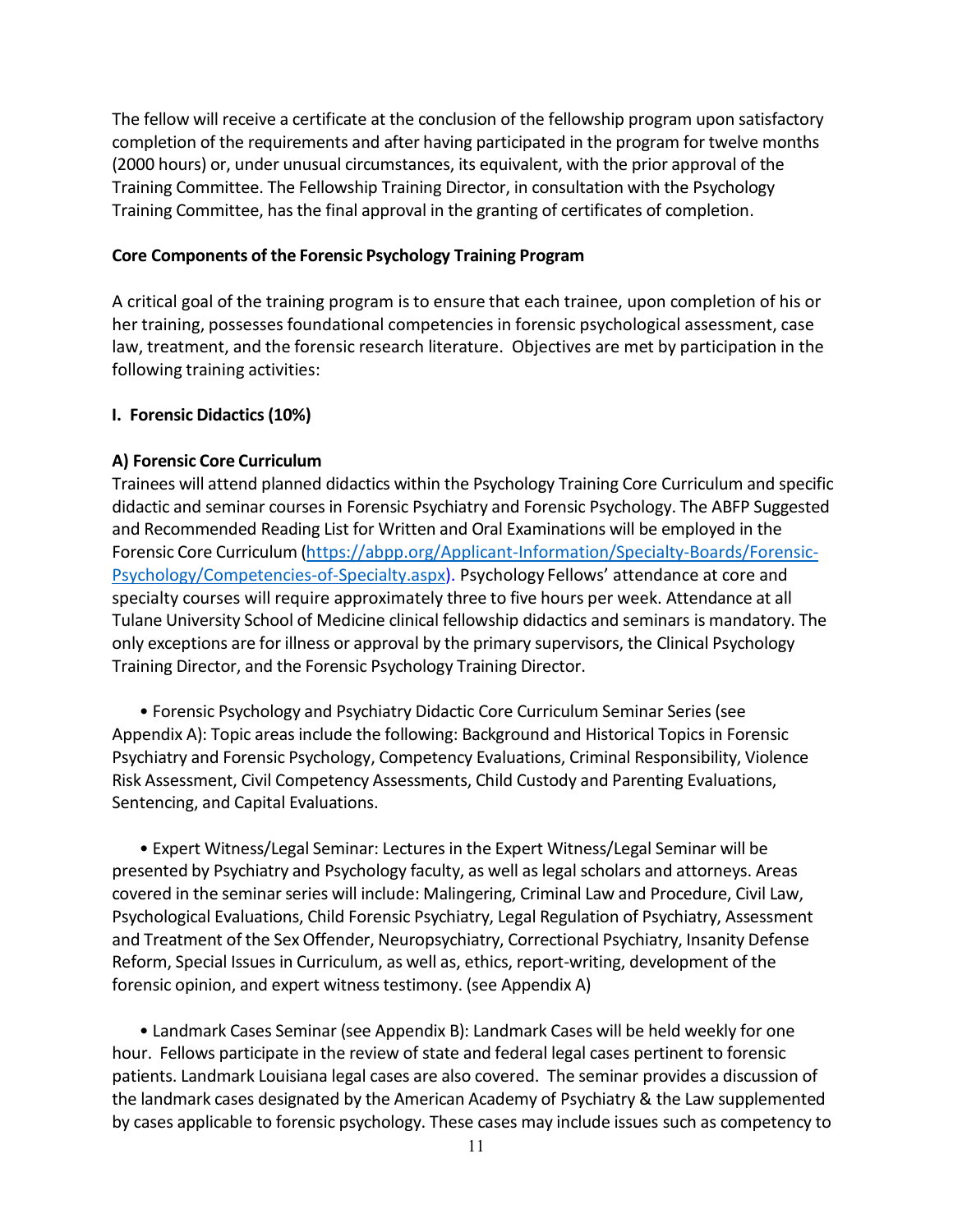stand trial, the insanity defense, duty to protect/ duty to warn, the death penalty, informed consent, and civil commitment procedures. This background providesthe fellow with historical and current information necessary for making critical practice decisions. The Fellow also develops the ability to digest case law and begins to establish an excellent reference library for future use.

• Forensic Journal Club/Research Seminar (see Appendix C): The aim of the seminar is to teach fellows how to critically appraise scientific articles with particular relevance to the forensic literature. For fellows interested in developing an independent research project, the seminar also serves as a forum for the creative discussion of research ideas, theory, methodology and clinical applications.

• Mock Trial: Mock trial testimony will develop and enhance expert testimony skills and sharpen critical thinking. Mock trial occurs annually and is conducted jointly with the Tulane Law School Clinic. The basis of expert testimony, the forensic report, will be examined in detail. Mock sessions will also cover communication with professionals from other disciplines, such as Judges, juries, attorneys, correctional staff, and non-psychologist forensic mental health professionals.

• University of New Mexico (UNM) School of Medicine Law and Mental Health Series: Seminars are one hour in length and are conducted by contemporary scholars in the field of psychology and law. Presenters cover a wide variety of advanced topics in Forensic Psychology, such as, *Advanced Topics in Competency to Stand Trial Evaluations* and *Advanced Topics in Criminal Responsibility/Legal Insanity Evaluations*.

• Psychology and Psychiatry Grand Rounds and other forensic training sessions on various forensic topics held on-site throughout the year at Eastern Louisiana Mental Health System and weekly at Tulane School of Medicine.

• Angola Field Trip: Each year Tulane Law Clinic students participate in a day-long tour of Louisiana State Penitentiary, better known as Angola. Angola is an 18,000-acre, 135-year old prison farm in rural northern Louisiana which is the largest maximum-security prison in the United States. It has been called the "bloodiest prison in America" with over 90% of inmates destined to remain at Angola for the rest of their lives. Angola has been the setting for several major films, including *Dead Man Walking*. Fellows are able to participate in the tour if they so choose.

• Violence Prevention Institute: The Violence Prevention Institute (VPI) brings together scholars, practitioners, and researchers across diverse fields, breaking down traditionalsilosto gain new insights into the causes and consequences of violence from all perspectives: from the wiring of the brain, to the family, neighborhood, and broader society. Our research, teaching, and community outreach focus on preventing and reducing violence in New Orleans and around the world. Fellows would have the opportunity to collaborate with VPI faculty and to attend lectures and educational offerings from the Institute.

Other forensic didactics vary annually and may be required.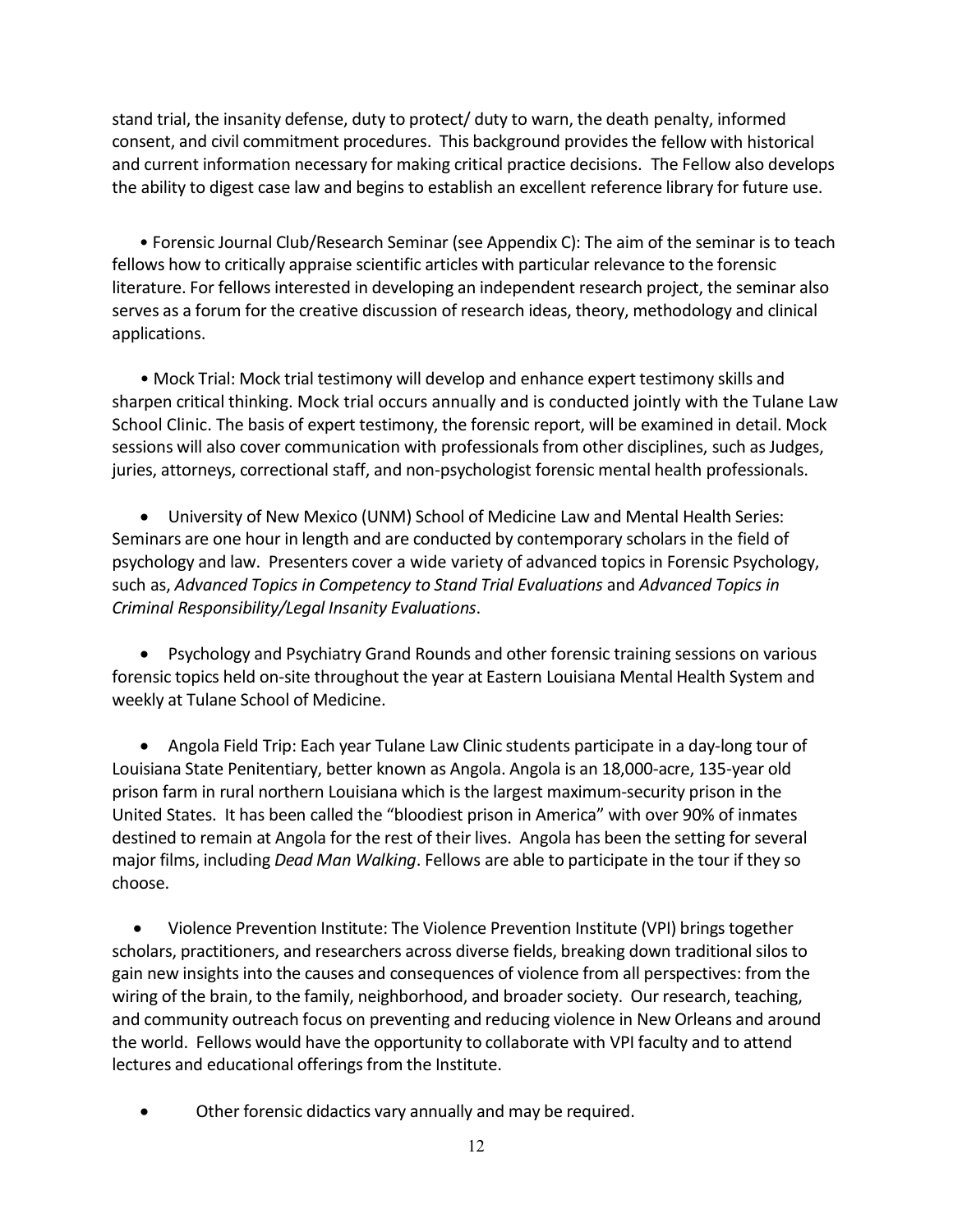### **B) Additional Psychology TrainingOpportunities**

*Attendance at additional training opportunities and forensic meetings throughout the training year is not required for completion of the fellowship, but it is encouraged. We recommend that fellows take advantage of additional training opportunities available to them, but we also believe that flexibility isintegral in order that the training experience be individualized.*

• Adult Psychiatry Grand Rounds - This series is a weekly conference, which includes presentation and discussion of particularly interesting and/or highly illustrative clinical cases and special topics in psychiatry. Grand Rounds are sponsored weekly by both the Department of Psychiatry and the Section of Child & Adolescent Psychiatry

• Postdoctoral Fellowship Review Meetings –The Training Director facilitates this informal meeting with all psychology Fellows every other month or more often as needed. Fellows have the opportunity to reflect on their experiences of the fellowship and to voice any concerns. If needed, the Training Director will create a plan of action to address concerns.

• Tenets of Diversity-Informed Mental Health - This is a highly interactive, interdisciplinary 4-week series completed at the beginning of the academic year to review and discuss diversityinformed tenets of mental health treatment. Examples of some of the 10 tenets covered in the seminar are: *Work to Acknowledge Privilege and Discrimination* and *Support Families in their Preferred Language.*

• Evidence-Based Treatments Seminar - This course covers the theory and practical application of evidence-based treatments in children and adults. The course meets weekly and both psychology and psychiatry trainees may attend. Topics vary, but have included, Dialectical Behavior Therapy (DBT), Acceptance and Commitment Therapy (ACT), Neuropsychological Assessment, and Psychotherapy.

• Multiculturalism/Diversity Special Topics Seminar – This seminar is a weekly 13-week series that covers important topics related to multiculturalism and diversity in the practice of psychology. Unique aspects of the culture of New Orleans and South Louisiana are also covered.

• Licensure Study Group – This is a weekly meeting self-facilitated by the fellows focused on seeking licensure. Fellows may use this time for group study for the EPPP or other licensing exams.

• Grant-Writing Courses, Academic Seminars, and University Sponsored Writing Workshops are offered throughout the year at Tulane University.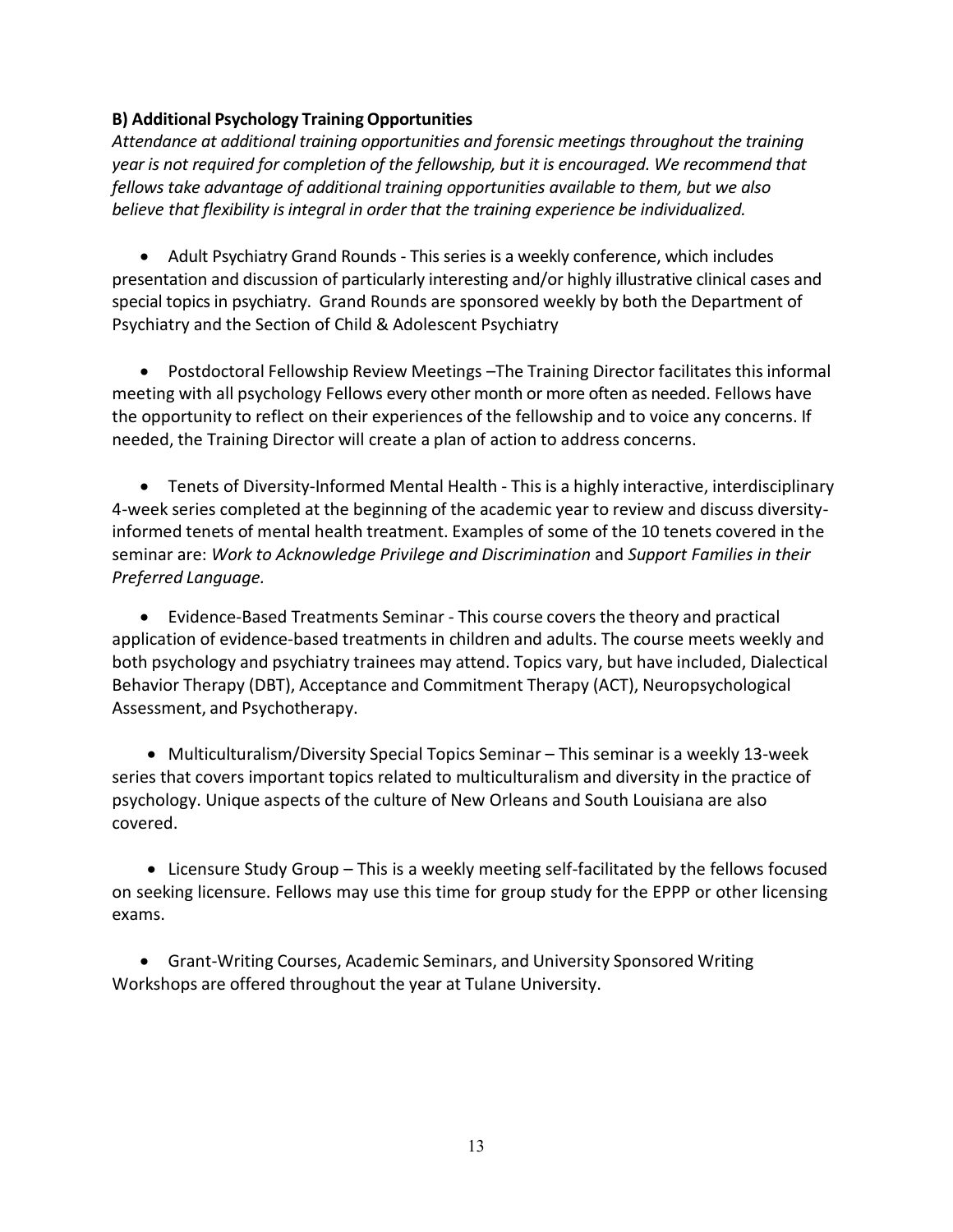• Didactic and educational offerings may vary annually.

### **C) Regional Conferences**

*The following conferences and workshops take place annually in the Greater New Orleans area and are available for fellows to participate at no cost, with permission from their supervisors and the Psychology Training Committee.*

- The Louisiana Psychological Association (LPA) Annual Meeting
- Tulane Brain and Behavior Conference
- Tulane Forensic Psychiatry Symposium

### **Academic Resources to Support Fellow Training**

- **Psychology Testing Materials** All psychological testing materials including test protocols and scoring resources are available on-site at ELMHS and at the downtown campus.
- **Technical Support** Fellows have access to a variety of technical and research support systems at the School of Medicine and at Tulane Medical Center. Computer and technical support is available at the Tidewater Building, at the Medical School computer labs, remotely via the uptown campus, and at ELMHS. Wireless internet for fellows with their own personal computer can be arranged through the Medical School. Fellows are provided with both a Tulane and a Department of Health and Hospitals secure email address.
- **Statistical Programming** Statistical analysis programs are readily available in the Department and in the Psychology Division, with additional access to the Tulane University mainframe computer. Research methodology and statistical consultation for particular projects can be arranged with individual faculty.
- **Research Library Access** Tulane University has 18 libraries and/or special collections that contain more than 2.2 million volumes, 14,000 periodicals, and 1.6 million government documents. The Medical School Library has an excellent series of professional journals and texts, with easy access to interlibrary loans (including the Uptown campus which houses most Psychology journals and texts), and Medline and PsychScan literature searches. Many journals and books can be accessed electronically, either when on campus or remotely through Tulane email access. Support for library research is free of charge. Copy facilities, specialized production services, technical computer support, and other services necessary to support the usual array of clinical and research activities are readily available in the Psychiatry Department.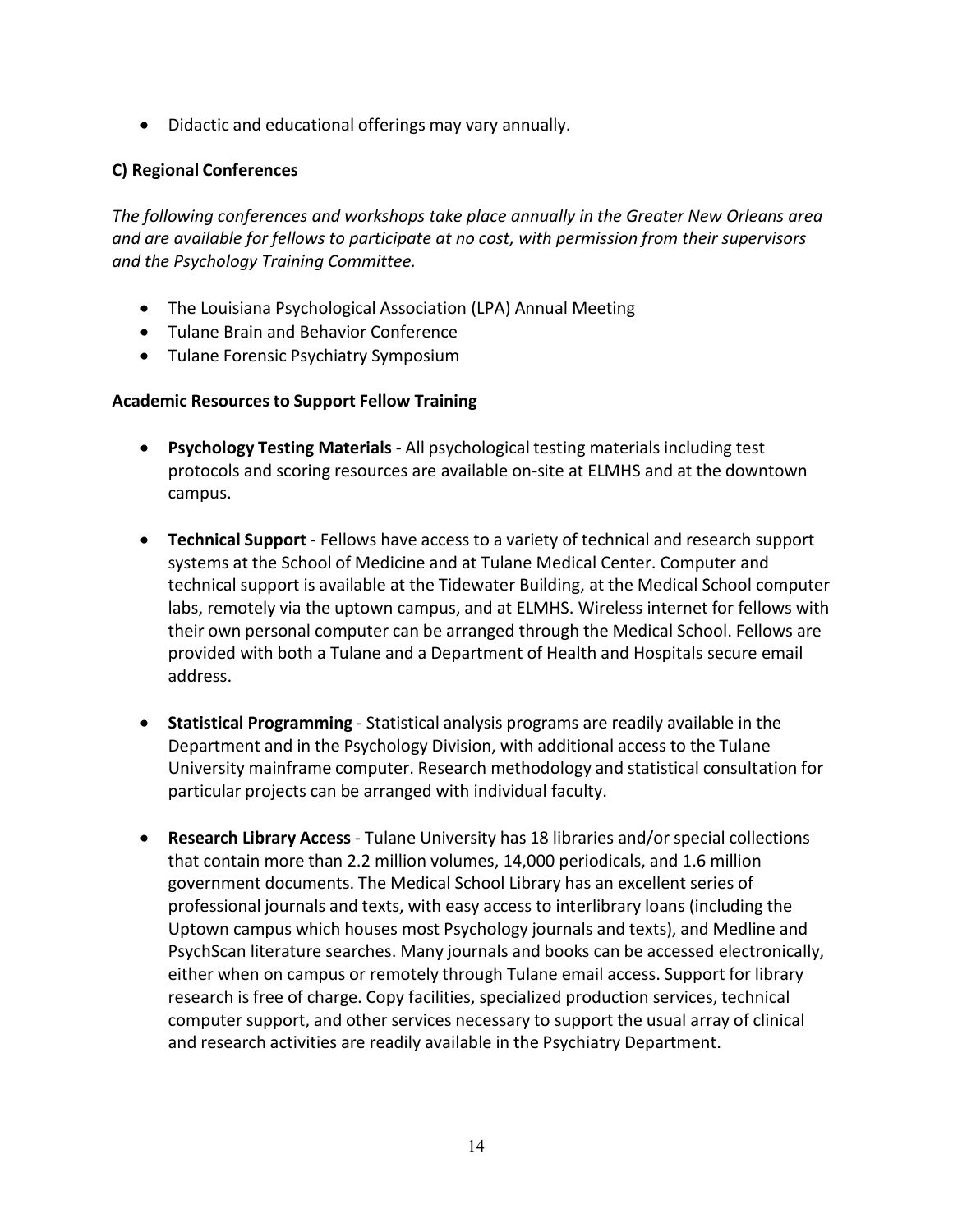- **Software:** Fellows receive discounts on the purchase of software. Free software for Tulane Students, Faculty and Staff including McAfee VirusScan for Windows and McAfee ViruScan for Mac can be downloaded from e-academy site. In addition, Microsoft Office suite is also available on all Tulane laptops and site desktops.
- **Administrative Assistance:** Fellows will have designated office space at ELMHS. Depending on logistics and hospital security requirements, office space may be shared and may not be on the unit at which the fellow is located. Clerical and administrative support will be provided through the Department of Psychiatry and through ELMHS. The Psychology Division has a Program Coordinator who is responsible for the administrative and clerical needs of the Division, including fellows. Fellows will also have access to administrative, technical, and IT support at ELMHS through the Department of Psychology and through the office of the Medical Director. The Department of Psychiatry and Behavioral Sciences covers many incidental costs (i.e., equipment, audiovisual needs, copying).
- **Travel Stipend: F**ellows are allowed \$500.00 per year to support professional conference participation.

### **II. Supervised Forensic Experience**

Forensic training opportunities will take place at two sites – Eastern Louisiana Mental Health System (ELMHS) – Forensic Division in Jackson, Louisiana (Clinical training) and the New Orleans Forensic Aftercare Clinic (FAC) in New Orleans, Louisiana (Clinical/Research training). Fellows will train at inpatient units at the ELMHS site Mondays through Thursdays. Fellows will spend Friday mornings at Tulane Medical School participating in planned didactic courses/seminars and Friday afternoons performing violence risk assessments and/or conducting applied forensic research at the Forensic Aftercare Clinic.

### **Training Site Descriptions:**

# **Eastern Louisiana Mental Health System – Forensic Division (ELMHS-Forensic), Jackson, Louisiana**

Eastern Louisiana Mental Health System (ELMHS) is the only inpatient psychiatric facility in Louisiana which specializes in the custody, care, evaluation, and treatment of forensic patients. ELMHS is operated by the Louisiana Department of Health [\(http://www.dhh.louisiana.gov\)](http://www.dhh.louisiana.gov/) and the Louisiana Office of Behavioral Health (OBH).

*ELMHS Mission: The mission of ELMHS is to provide mental health evaluation, treatment, habilitation and consultation for adults. Programs provided include inpatient acute interventions, jail based evaluations, supervised group home and residential.*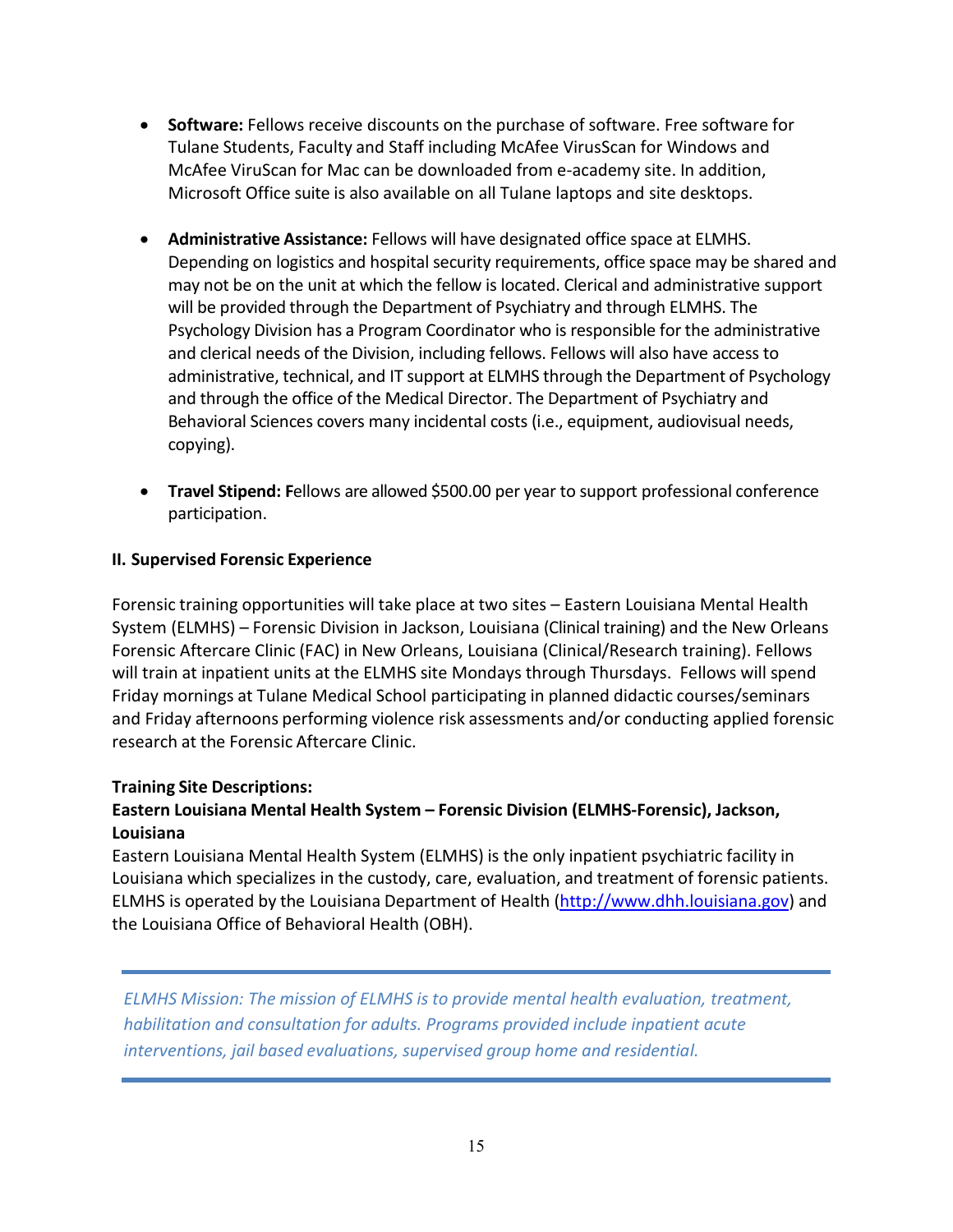ELMHS Physical Address 4502 Hwy 951 Jackson, LA 70748





ELMHS is an integrated system of mental health care designed to provide a wide array of services within a multi-faceted system. Maintained within ELMHS are 573 licensed inpatient psychiatric and forensic beds, affiliated community residential settings with over 261 licensed and residential beds, and an array of forensic outpatient services. ELMHS is accredited by the Joint Commission on the Accreditation of Healthcare Organization and certified by the Centers for Medicare/Medicaid Services (CMS). The hospital is comprised of two divisions: the East Division and the Forensic Division. The East Division (East), which houses a number of forensic patients, has 334 beds and the Forensic Division (FFF) is comprised of 239 beds.

In 1848, the entire population of mentally ill patients being treated at Charity Hospital in New Orleans was transported by steamboat up the Mississippi River to Bayou Sarah and from oxcart to the Insane Asylum of Louisiana, which is the present location of East Louisiana State Hospital/Eastern Louisiana Mental Health System (ELMHS). ELMHS is located on 600 acres in rural central Louisiana on a plantation style plot of land. The administrative offices of ELMHS, including the Psychology Department, is housed in the Center Building, which is listed on the National Register of Historic Places. In 1979, the Feliciana Forensic Facility (FFF) was established as a free-standing hospital for the custody, care, and treatment of the mentally disordered offender. In 1990, FFF developed a community forensic program and forensic aftercare clinic for jail-based evaluations and post-discharge care and follow-up of clients entering and exiting the forensic program. In the early 2000's, in order to address overcrowding in parish jails and reduce burgeoning hospital waiting lists, ELMHS expanded from approximately 200 civil and forensic inpatient beds to approximately 600 inpatient beds and over 250 licensed residential beds.

Inpatient services are staffed by multidisciplinary treatment teams comprised of board-certified forensic psychiatrists, social services, and nursing services. Each patient participates in a treatment program based on their individual needs and interests which may include psychiatric medication, cognitive behavioral therapy, substance abuse treatment, competency restoration, individual and/or group therapy, sex offender treatment, work therapy, and assistance with permanent supported housing upon discharge.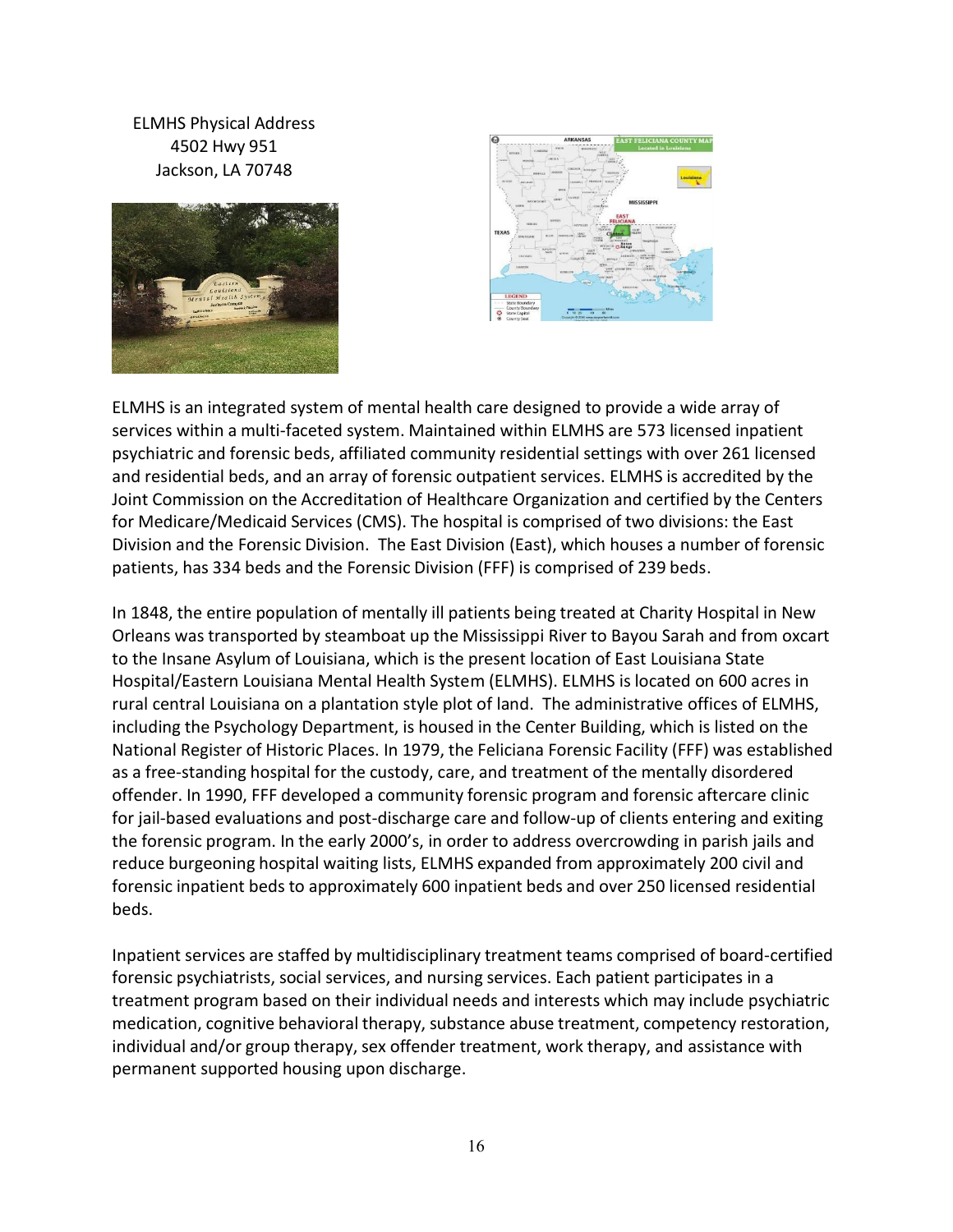

### East Division ("East ")

The East Division of ELMHS historically has provided acute and chronic inpatient psychiatric services to male and female adults age 18 or older. There are two units providing care to civilly committed patients requiring long term psychiatric care (Dorothea Dix and Cedarview) in addition to three Adult Community Group homes. The two units that house forensicallyinvolved patients, including pretrial and adjudicated (NGRI) patients, are Evangeline Hall and Oakcrest. The Oakcrest unit consists of four wards of 100 male pretrial patients. On Oakcrest, the primary focusis competency evaluation and competency restoration. Typically, initial efforts include psychological, psychiatric, nursing and social/vocational/ legal assessment, with determination of specific competency to stand trial deficits. Treatment on this unit includes individual stabilization on psychiatric medication and competency restoration, including legal rights education. On the Evangeline unit, patients are civilly committed once they are determined by the court to be irrestorable and undergo a civil commitment under Louisiana C.Cr.P 648B.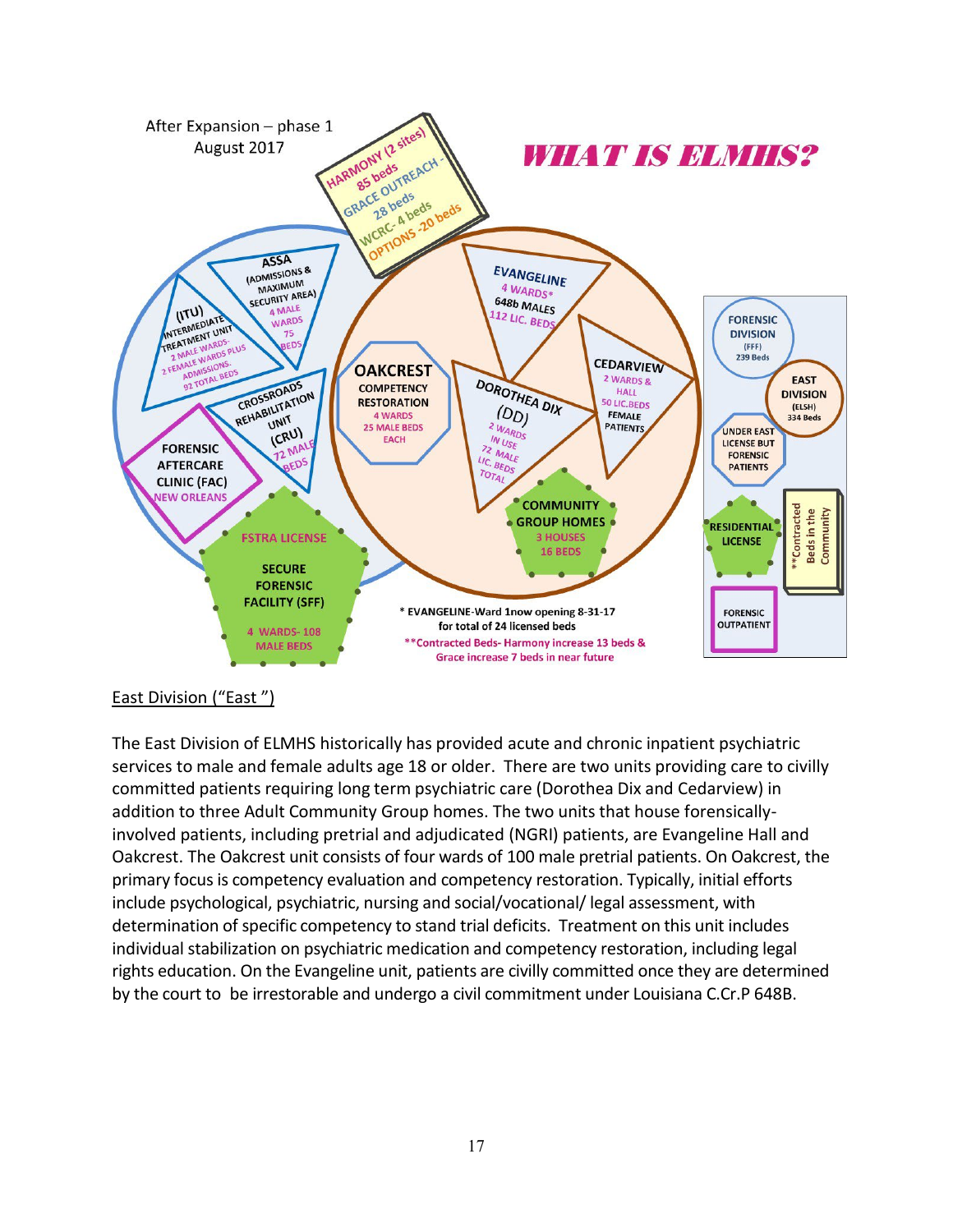Each program provides psychiatric, nursing, psychological, psychosocial, and rehabilitative services. Clinical programs target intervention, assessment, and rehabilitation services based on the characteristics, problems, and needs of itsindividual patients, and these efforts are coordinated by interdisciplinary treatment teams. Competency evaluations and competency restoration services are provided on pretrial forensic units. Risk assessments are completed on all patients at regular intervals and done to inform release decision-making. Discharge planning is an ongoing part of patient care services. ELMHS' staff coordinate with jails, community agencies, the courts, and other treatment facilities to ensure appropriate post-hospitalization services.

Most of the patients at ELMHS have a Schizophrenia spectrum diagnosis or other thought disorder, major mood disorder, and/or substance use disorder. A sizeable number of our patients also have intellectual disabilities or other cognitive impairments, as well as concomitant medical conditions.

### ELMHS-Forensic Division ("ELMHS-Forensic")

ELMHS-Forensic is a 239-bed inpatient adult forensic psychiatric hospital. Individuals admitted to ELMHS typically have been charged with felony crimes or misdemeanors classified as offenses against the person. It is the only forensic hospital in the state that admits patients from all judicial districts in Louisiana. ELMHS-Forensic is the state institution charged with the custody, care, evaluation, and treatment of individuals in one of the following judicial categories: 1) Incompetent to Proceed (ITP) or 2) Not Guilty by Reason of Insanity (NGRI). The Forensic division of ELMHS provides evaluation and treatment, including competency restoration of pretrial forensic patients and insanity acquittees. Treatment efforts for individuals who have been adjudicated NGRI are aimed at assisting patients reach readiness for placement in a less restrictive environment. Ongoing, comprehensive violence risk assessments are conducted with insanity acquittees and are used to inform conditional release placement recommendations.

ELMHS-Forensic consists of three specialized units: 1) the Admissions and Special Security Area (ASSA) which houses 75 male forensic patients, particularly those who have been charged with a violent offense or are in need of maximum security measures due to violent or assaultive behavior; 2) the Intermediate Treatment Unit (ITU), which is a step-down medium security forensic unit that houses males and females (the sole female forensic admission unit) which provides evaluation, management and treatment for psychiatric disorders and provides competency restoration, and 3) the Crossroads Rehabilitation Unit (CRU) which is a 72-bed open ward for forensic patients requiring fewer security measures. With court approval, patients may go on supervised outings or receive home passes.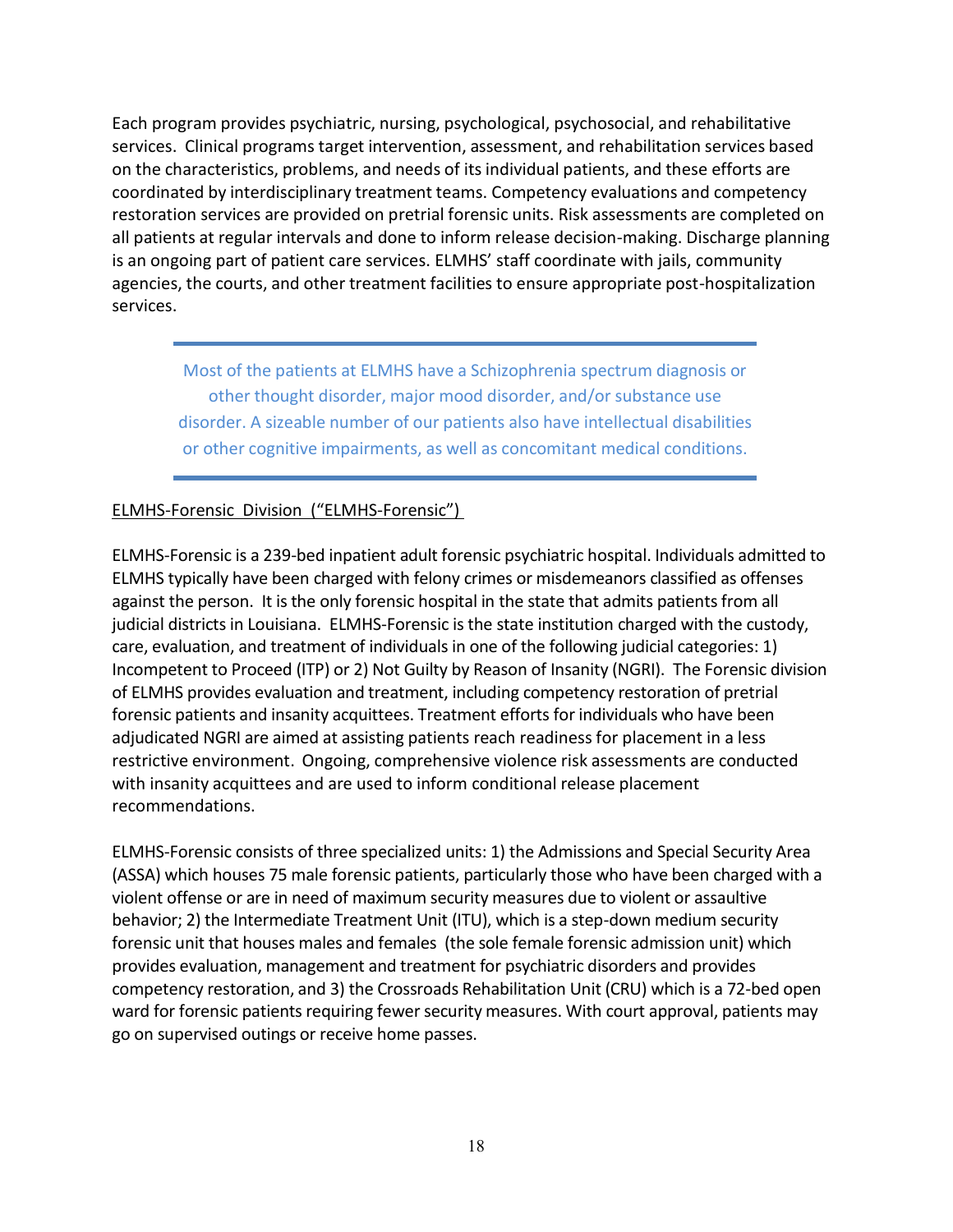### **ELMHS-FORENSIC COMMUNITY FORENSIC SERVICES DIVISION (CFS)**

### *New Orleans Forensic Aftercare Clinic (FAC)*

The Community Forensic Services Division (CFS) at the New Orleans Forensic Aftercare Clinic (FAC) provides outpatient treatment and forensic servicesto forensic patients living in the Greater New Orleans area. FAC is a bricks and mortar outpatient forensic clinic located just outside of the Central Business District of New Orleans and near the Orleans Parish Criminal Court complex, approximately 1.5 miles from Tulane Medical Center. FAC is a multidisciplinary forensic clinic that operates under the administration of the Louisiana Department of Health and the Community Forensic Services Division of ELMHS-Forensic. It isthe only free-standing outpatient forensic treatment facility in the state of Louisiana. FAC is an independent outpatient psychiatric clinic but shares administrative and support personnel with ELMHS-Forensic. FAC is staffed by a full-time psychiatrist who also serves as the clinic's Medical Director, a board-certified forensic psychologist and the Fellowship Director, a psychiatric nurse, a substance abuse counselor, two competency restoration specialists, and several district forensic coordinators (DFCs). Sex offender treatment is provided by a contract social worker. Competency Restoration services, including legal education consisting of legal rights groups, are provided by DFCs based at the New Orleans FAC.

The FAC provides a comprehensive array of outpatient mental health services to insanity acquittees released from the forensic hospital and to individuals found incompetent to stand trial. Clients are either on supervised probation/conditional release or are under civil commitment for mandated outpatient mental health treatment and competency restoration. *Louisiana operates one of the few outpatient competency restoration programs in the nation where services are provided by forensic specialists within a specialized forensic outpatient clinic.* Individual and group treatment, including medication management, case management, substance abuse treatment, assistance with benefits and transportation, and linkages with community resources are provided to clients by a multidisciplinary treatment team. Clients have 24-hour accessto a staff member who is on call 24 hours per day. Clients are over 18 years of age (average age is 38 years) and have a primary diagnosis of a mental illness or substance abuse disorder or developmental disability. Seventyeight percent of clients are male and 79% are African American. Most are single (79%) with approximately 10 years of education. Sixty-two percent receive Social Security Disability benefits. Forty-two percent of clients have a diagnosable intellectual disability. Clinical diagnoses are predominantly Schizophrenia and Substance Use Disorders. Sixty-seven percent of clients are referred to FAC from jail and approximately one-third are referred from long-term forensic psychiatric hospitalization and have been adjudicated NGRI. Sixty percent of patients are admitted for a non-violent index offense.

At the FAC the fellow will perform forensic assessments of individuals in an outpatient setting as needed. The primary function of the forensic fellow will be to conduct violence risk assessments of forensic clients at the FAC. In addition to performing violence risk assessments, other types of forensic assessments could be requested at times, including competency to stand trial evaluations, malingering evaluations, as well as traditional psychological evaluations needed to inform outpatient treatment of clients at FAC.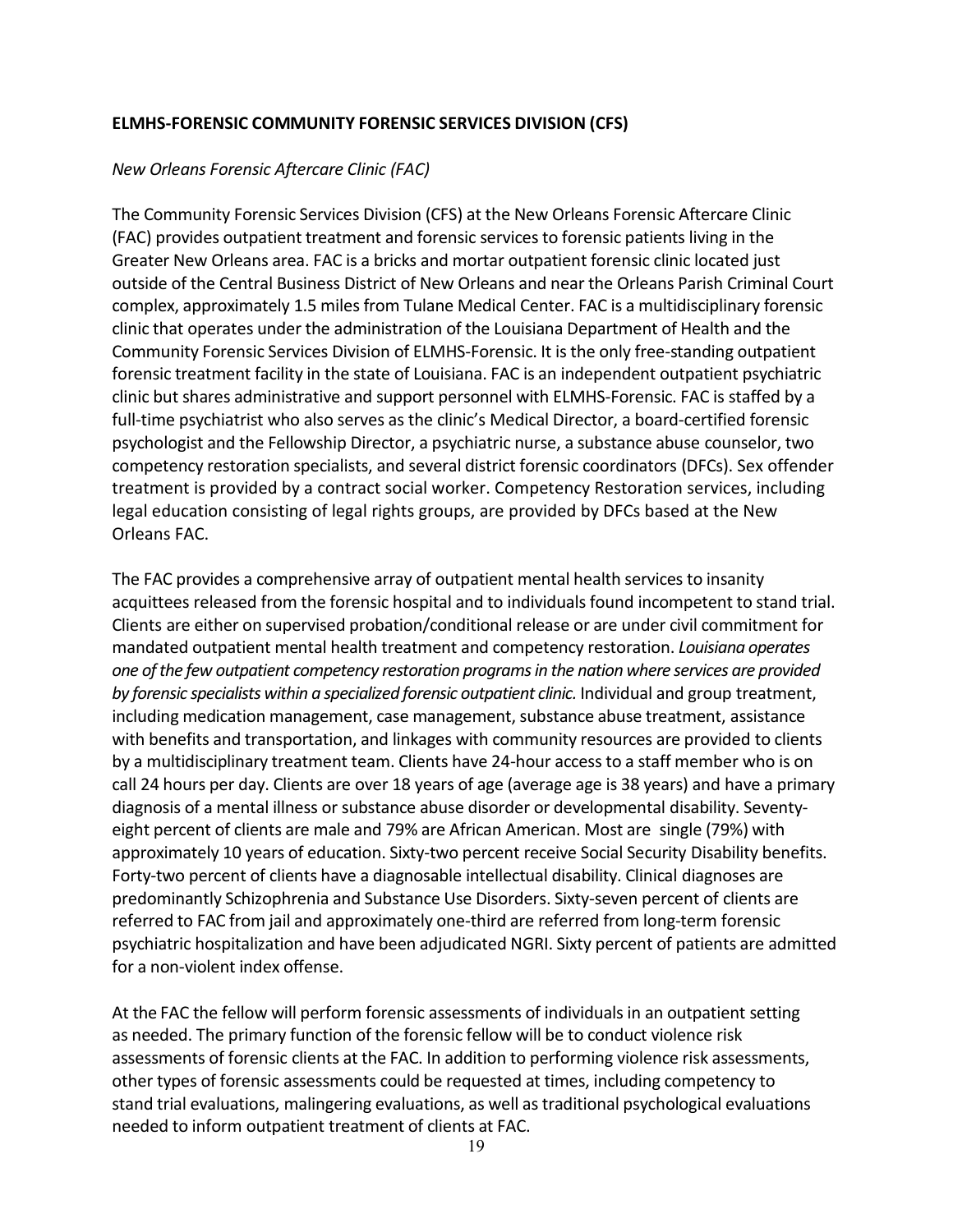### **ASSESSMENT OPPORTUNITIES** (80%)

At ELMHS, Fellows will perform a variety of forensic evaluations on both forensic and civil units under direct supervision. Referral questions include the range of forensic assessments, including, competency, risk assessment, differential diagnosis, malingering, civil commitment evaluations, and cognitive/intellectual assessments. On some units, fellows will have the opportunity to participate in the initial psychological screening of pretrial patients. Admission screening evaluations include the assessment of psychological symptoms, competency screening, and assessments of cognitive status. Traditional psychological testing in a forensic setting is also conducted by Fellows and includes psychological testing for intellectual ability, personality disorders, and psychopathy. Performing violence risk assessments will range from assessments of short-term violence in institutional settings using published risk assessment measures to comprehensive risk assessments suitable for the purpose of establishing recommendations for conditional release from the hospital. Fellows will have the opportunity to participate in formal Review Panels conducted at the hospital. Fellows will be required to produce integrated forensic reports for all forensic evaluations.

Fellows will also have the opportunity to participate in violence risk assessments at the FAC and/or to undertake private forensic evaluations under the direct supervision of Dr. Mire. Cases include both criminal and civil matters. Criminally, Dr. Mire specializes in mitigation work, competency/insanity, violence risk assessments, and trauma-informed evaluations. Civil cases include, Workman's compensation cases, emotional distress, personal injury, fitness for duty, and trauma assessments related to personal injury/tort cases, and harassment.

#### **III. Supervisory Experience** (5%)

Receipt of Supervision: Fellows will have at least two hours of face to face supervision once per week with their individual supervisor who will be responsible for overseeing the fellow on individual cases conducted on the various inpatient units. Individual supervisors are all licensed clinical and forensic psychologists and have primary responsibility for coordination of psychology services on the various inpatient units at the hospital. Individual supervisors will be the primary point of contact for evaluation scheduling, test access, patient availability, unit security procedures, and will be available to the fellow at the point of decision making. Umbrella supervision will be provided by Tulane faculty on all forensic cases and will be provided in addition to individual supervision for at least one additional hour per week. Supervision by Tulane faculty will involve discussion of administration procedures, interpretation of assessment data, integration of findings, forensic report writing, ethical issues, serving as an expert witness, and discussion of general academic and professional development issues.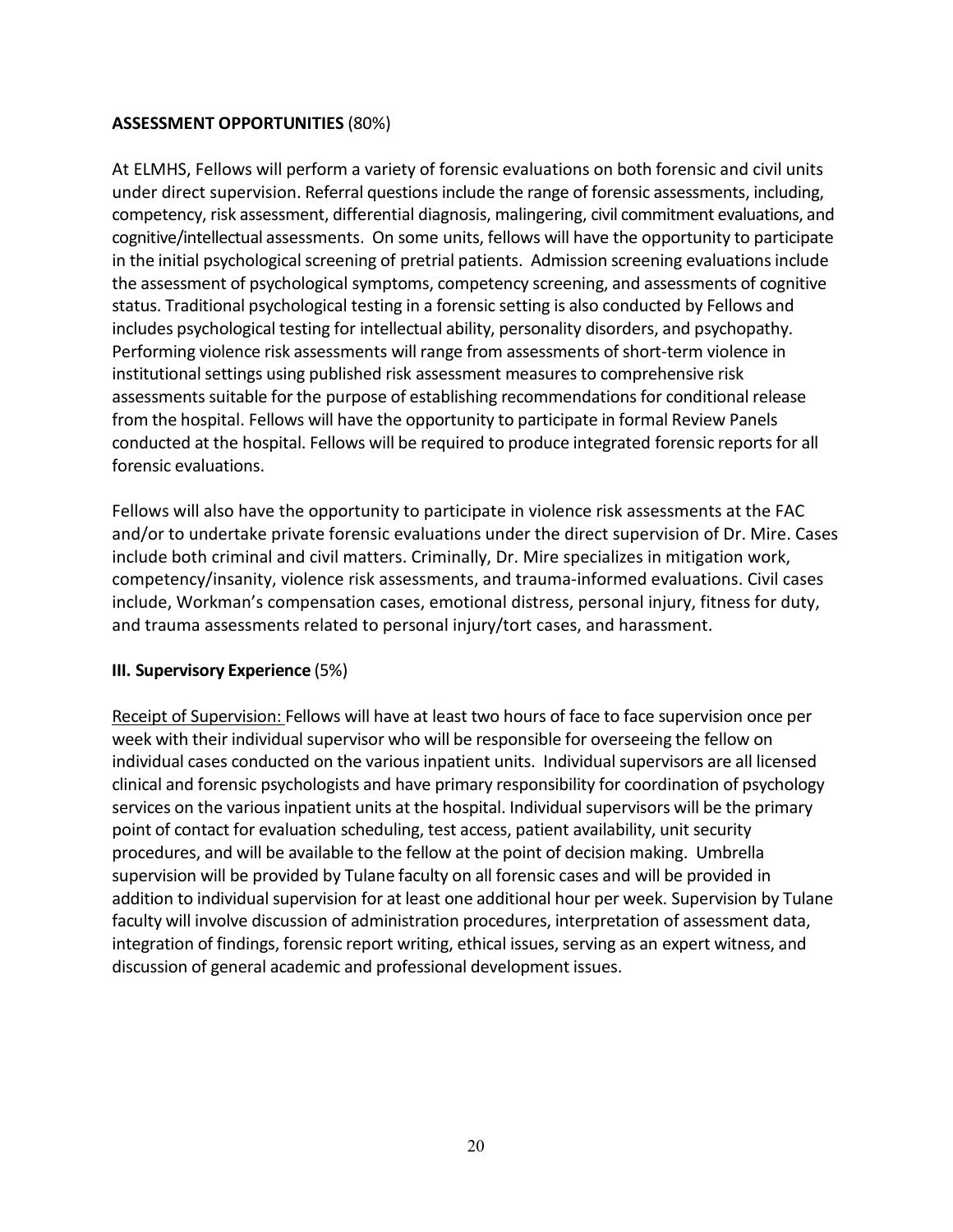Provision of Supervision: At ELMHS, there is a longstanding interest in and focus on forensic training. The Forensic Psychiatry Fellowship has been in operation for over two decades. In terms of forensic psychology training, ELMHS has been a primary training site for the Southern Louisiana Internship Consortium (SLIC) at LSU from 1993 to 2019. In addition, ELMHS serves as a practicum site for advanced doctoral-level graduate students from Louisiana State University who specialize in research and assessment of individuals with severe psychopathology. Practicum students engage in assessment and treatment at ELMHS, primarily utilizing CBT for Psychosis. Psychology fellows will have the opportunity to supervise practicum students and psychology interns under the umbrella supervision of a licensed psychologist. In addition to the opportunity to supervise Psychology externs from LSU and predoctoral forensic interns, volunteer research students from local universities are also on-site and routinely assist with data collection for variousforensic projects. Depending on availability and as time allows, fellows will have the opportunity to supervise research assistants as part of their research/supervisory duties.

### **IV. Research Experience** (5%)

The research experience consists of four to six hours of protected time to engage in scholarly research related to forensics either at the FAC or at ELMHS. This could include preparation of manuscripts or scientific presentations, assisting with data collection, or the independent collection of original data on a forensic research question of interest. Fellows typically facilitate the Forensic Journal Club/Research seminar depending on their level of training and expertise in research methodology. Participation and involvement in Forensic Research lab meetings will also be a part of the fellow's experience. It is anticipated that forensic fellows will participate in at least one academic presentation during the fellowship year. Settings in which fellows have the opportunity to present include, the Seminar Series, Landmark Cases, the Violence Prevention Initiative workgroup and related undergraduate courses on violence, departmental grand rounds, and scientific presentations at national or international meetings will also be encouraged depending on the trainee's progress.

#### **Position Information/Compensation and Fringe Benefits**

A. **Fellowship Duration:** The duration of the fellowship is one year, beginning July 1, 2022 and ending June 30, 2023. However, start and end dates may vary based on extenuating circumstances. Fellows will be required to participate in all university, departmental, and hospital orientations prior to commencing employment. Fellows are required to be at ELMHS four days per week. Supervision and interdisciplinary team meetings occur weekly, in addition to any training activities specific to that rotation. Approximately one day per week fellows will travel to the School of Medicine in New Orleans for didactics, core curriculum meetings, and additional forensic assessment training opportunities. Research activities may be conducted at the primary rotation site or at the Medical School.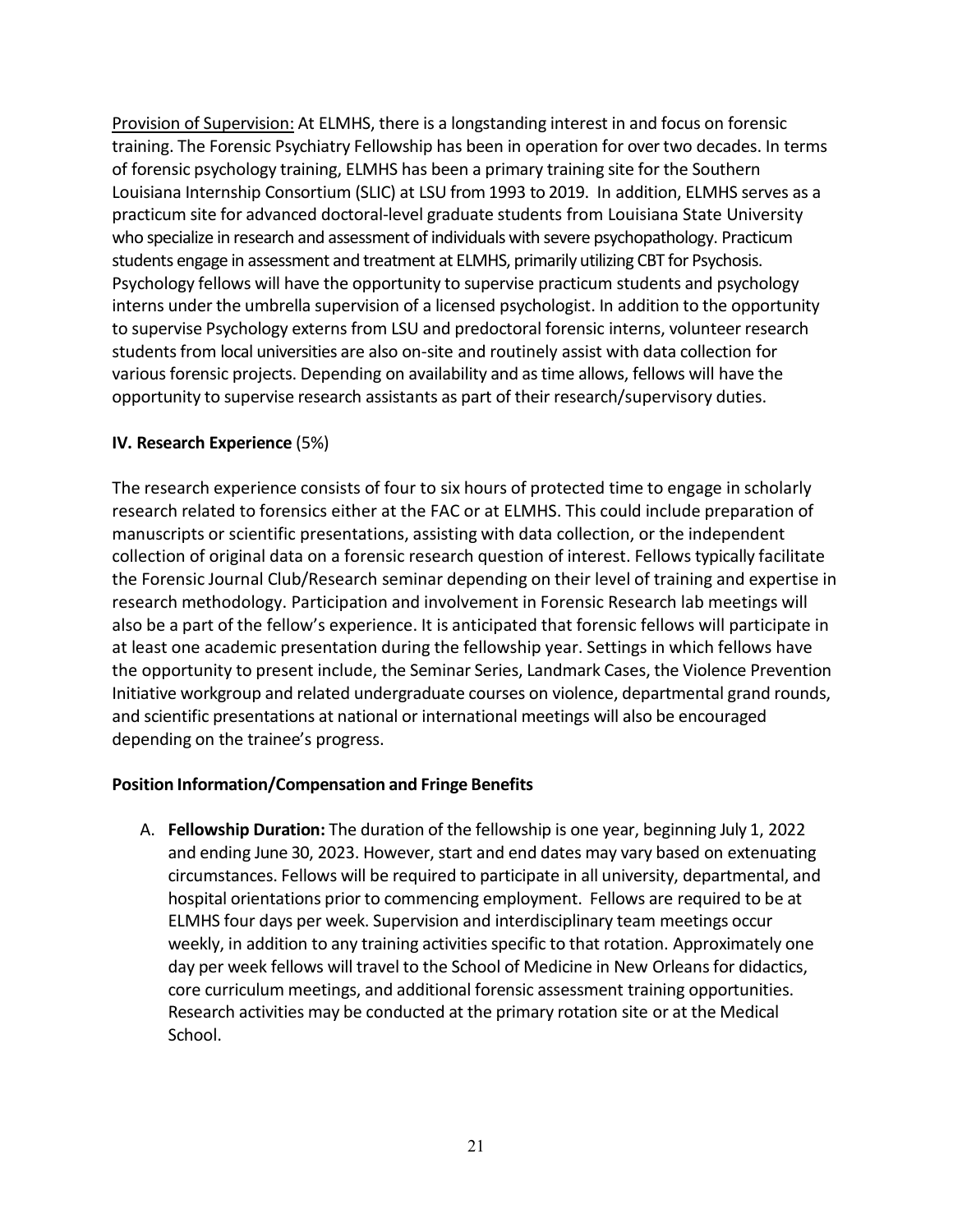- B. **Notification of Acceptance:** The Tulane Forensic Psychology Fellowship participatesin the Uniform Acceptance Date (UAD) selection processfor postdoctoral fellowships.
- C. **Full-time Employees:** Fellows are full-time employees (staff) of the Tulane University School of Medicine and are hired as postdoctoral fellows. Psychology fellows devote 2000 hours to postdoctoral training experiences during their fellowship year.
- D. **Employee Benefits:** As full-time employees of the university, fellows receive benefits such as healthcare at reduced cost, eligibility for Credit Union services including savings by payroll deduction, loans, and traveler's checks. Additional benefits include a discount on bookstore purchases on the uptown and downtown campuses, and season tickets for football, basketball, and baseball games at reduced prices. Tickets to some Universitysponsored events including, movies, theatre performances, and concerts are available for free or at reduced prices. Tulane University employment guarantees additional discounts at local merchants and for goods and services, such as cellular service plans. Childcare services are available to university employees for infants and children up to five years of age. University-sponsored early childhood education programs is available for children from two to five years of age. Space is limited and payment is based on a sliding scale according to salary. See the Tulane website for additional information regarding Tulane staff/employee benefits.
- E. **Vacation, Sick and Professional Leave Time:** The postdoctoral fellowship year includes one week (5 working days) of paid vacation and/or sick leave. This policy may be altered on a case-by-case basisto allow for extenuating circumstances. Fellows are encouraged to use all of their vacation time prior to the end of the fellowship year. Please note that if you were scheduled to be on an approved vacation during an official emergency closure, such as a hurricane, the scheduled vacation time will still be charged as vacation. In addition to vacation time, there are 13 paid holidays which follow the printed university calendar.

The Department also allows absences due to professional meetings and/or conventions, licensure-related activities, and employment interviews. Leave is not automatically granted and must be requested by submitting a Leave Request form. The Leave Request form must be signed by the Forensic Psychology Training Director and the Psychology Training Director. Professional leave must be approved by the fellow's supervisor(s), Section Chief, Forensic Psychology Training Director, Psychology Training Director, and Department Chair in advance of the leave. The Leave Request form must be submitted to the Psychology Program Coordinator at least one week prior to the requested leave date. The fellow is responsible for obtaining coverage for their work assignments. If the fellow is attending a conference, convention, etc., a copy of the front page of the Program (or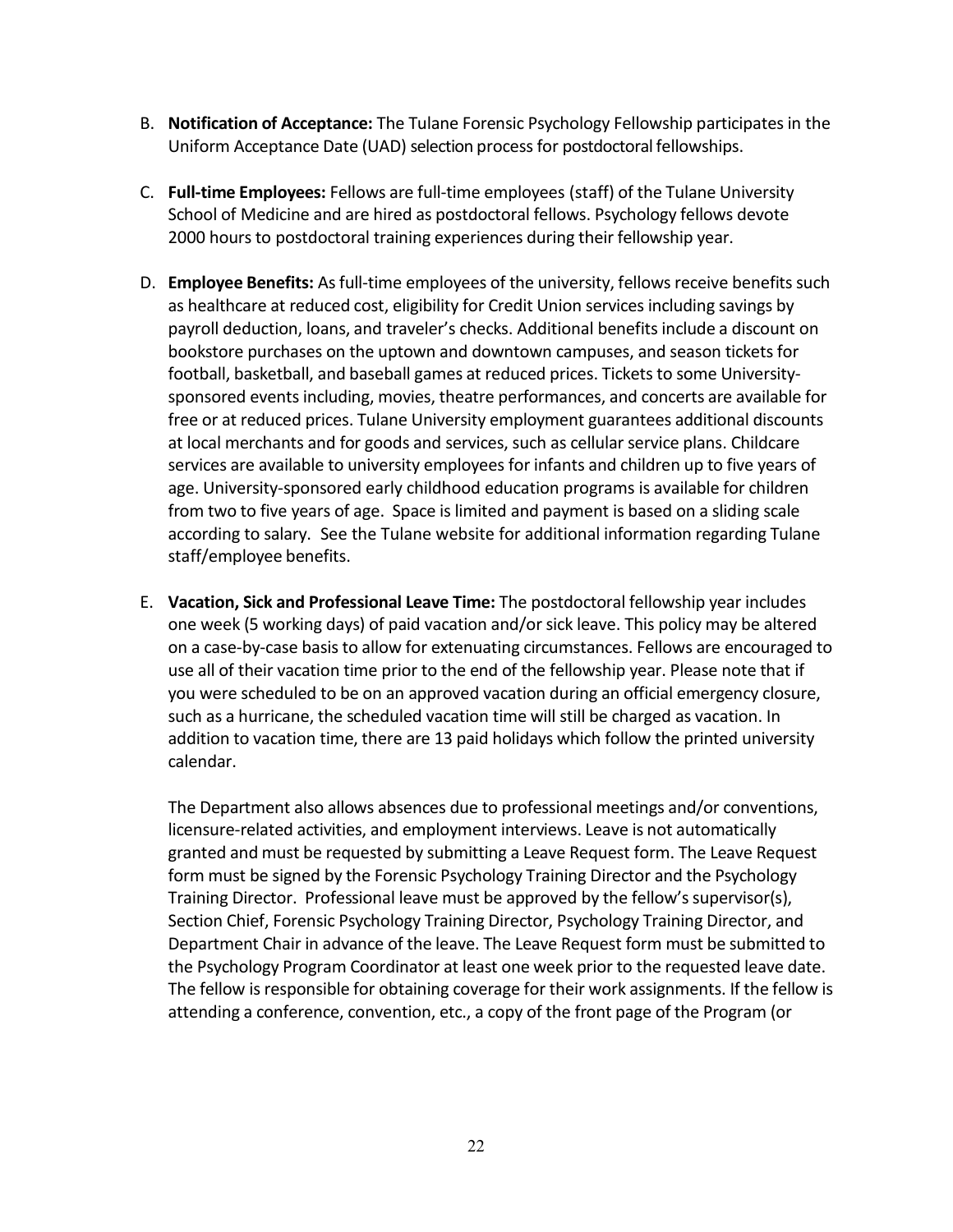other supporting documentation) must be attached to the leave form. For attending to other professional duties, formal documentation must be submitted with the leave form (e.g., an email from the licensing board documenting the date of the licensing exam).

F. **Successful Completion of the Program:** Fellows must perform adequately, achieving appropriate levels of competence as reflected in their evaluation forms, to successfully complete the fellowship program. These requirements are discussed with fellows during supervision throughout the year and at the mid-year evaluation.

The fellow will receive a certificate at the conclusion of the fellowship program upon satisfactory completion of the requirements and after having participated in the program for twelve months (2000 hours) or, under unusual circumstances, its equivalent, with the prior approval of the Training Committee. The Forensic Psychology Training Director, in consultation with the Psychology Training Director and the Training Committee, has the final approval in the granting of certificates.



# **G. Fellowship Budget:**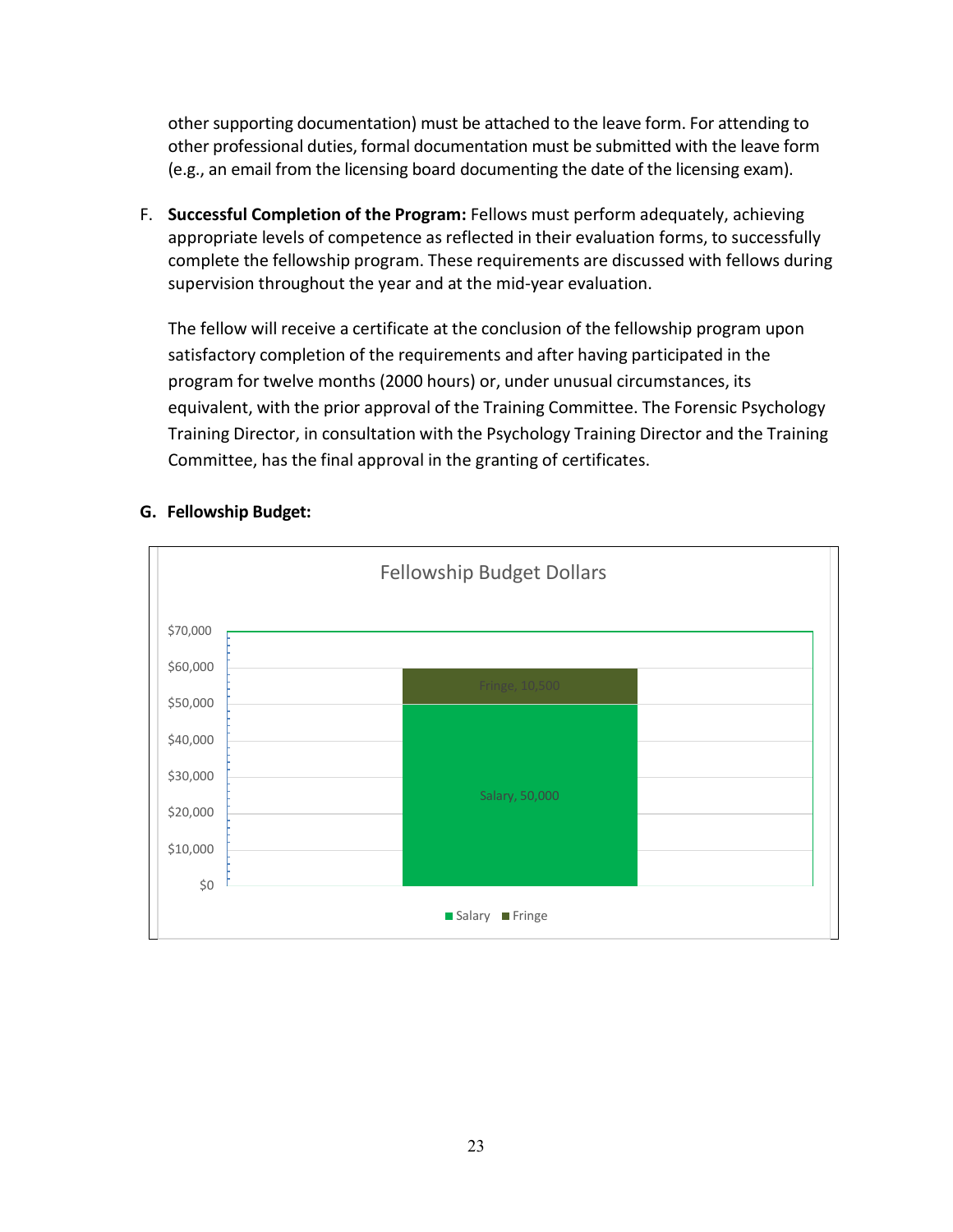### **Appendix A Forensic Didactic Core Curriculum Seminars and Expert Witness/Legal Seminars**

Seminars are conducted at Tulane's Department of Psychiatry in the Tidewater Building from 10:00AM to 12:00PM on Fridays. These seminars are chaired by the Psychiatry Fellowship Director and includes didactic presentations by Tulane forensic and child psychiatry and forensic psychology faculty, Tulane Neurology faculty, consulting faculty, and visiting faculty. Since the Forensic Psychiatry Fellowship cycle begins on July 1, accommodations will be made to the schedule to ensure that the fellow is exposed to all of the lecture material by the end of the training year.

Lectures cover the following topics:

**Background and Historical Topics**, **Malingering, Criminal Law, Civil Law, Child Forensic Psychiatry, Legal Regulation of Psychiatry, Neuropsychiatry, Special Issues in Curriculum,** and **Components Specific to Correctional Psychiatry, as well as, report-writing**, **development of the forensic opinion, and expert witnesstestimony.**

Didactic Seminar pre-lecture reading assignments are (unless otherwise specified) from *Principles and Practice of Forensic Psychiatry*, 2nd Edition, Richard Rosner, M.D.

Didactic Topics marked with an asterisk (\*) are topics that the psychiatry fellow should prepare to present to first year psychiatry residents.

Mock evaluations will develop forensic thinking, and mock testimony will foster live expert testimony. Sessions will also cover communication with legal professionals and forensic psychologists as well as forensic career development.

A compendium of attorneys affiliated with Tulane and LSU Law Schools and attorneys in private practice perform an **Attorney Lecture Series** to cover basic aspects of law relevant to forensic psychiatrists performing expert work.

| Lecturer                        | Didactic & Expert Witness Seminar (10-12)                               |
|---------------------------------|-------------------------------------------------------------------------|
| Johnson<br>Sonnier<br>$(10-11)$ | Orientation                                                             |
| $(11-12)$                       | Division Meeting                                                        |
| Johnson<br>Sonnier<br>$(10-12)$ | Roles and Responsibilities of Forensic Psychiatrists Psychologists – CC |
| Johnson                         | Competency to Stand Trial / Report Writing / Testifying – CC/EW         |
| $(10-12)$                       | [AAPL Guidelines for Evaluation of Competence to Stand Trial]           |
| Lowenburg<br>$(10-12)$          | Criminalization of the Mentally III                                     |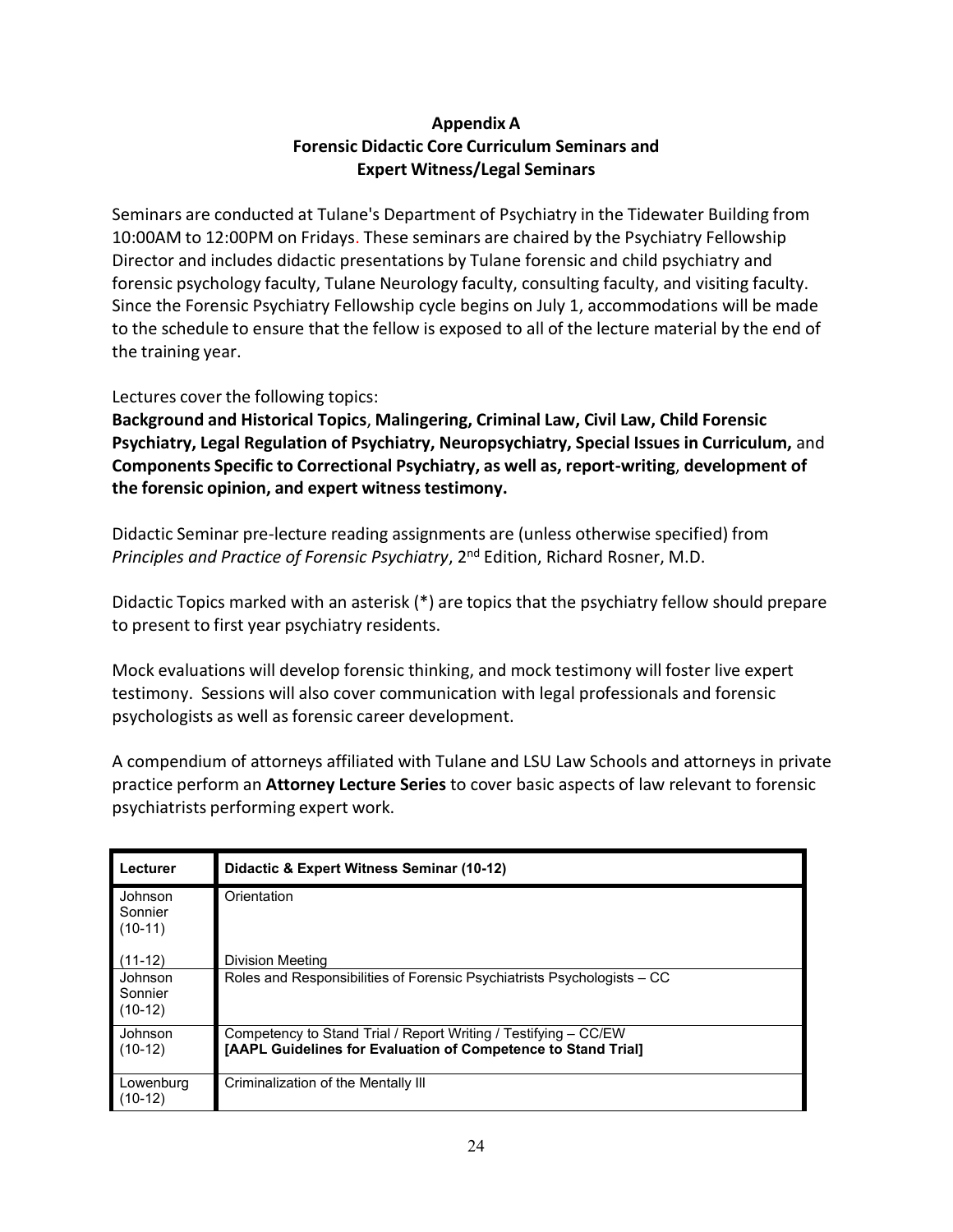| Wiedemann<br>$(10-11)$                                   | Psychiatric Evaluations, Report Writing - CC<br>[Rosner Ch. 4]                                                               |  |  |
|----------------------------------------------------------|------------------------------------------------------------------------------------------------------------------------------|--|--|
|                                                          | Criminal Responsibility Report Writing/Testifying - EW<br>[AAPL Guideline for Conducting Criminal Responsibility Assessment] |  |  |
| Weir<br>$(10-11)$                                        | Stalking<br>[Rosner, Ch.64, 80]                                                                                              |  |  |
| $(11-12)$<br>Katherine<br>Mattes, JD<br>$(10-12)$        | Division Meeting<br>Criminal Procedure: "Bail to Jail" - CC/EW<br><b>Attorney Lecture Series</b>                             |  |  |
| Culver<br>$(10-12)$                                      | Malingering: Part 1 & 2 - CC/EW<br>[Rosner Ch. 71, 74]                                                                       |  |  |
| Culver<br>$(10-12)$                                      | Malingering: Part 3 & 4 - CC/EW<br>[Rosner Ch. 71, 74]                                                                       |  |  |
| Lowenburg<br>$(10-11)$                                   | Alternatives to Insanity Defense: Diminished Capacity, Aid to Sentencing<br>[Rosner Ch. 29]                                  |  |  |
| $(11-12)$                                                | <b>Division Meeting</b>                                                                                                      |  |  |
| Kelly<br>$(10-12)$                                       | History of the Insanity Defense - CC/EW<br>[Rosner, Ch. 29,30]                                                               |  |  |
| Culver<br>$(10-12)$                                      | Malingering: Part 3 & 4 - CC/EW<br>[Rosner Ch. 71, 74]                                                                       |  |  |
| Artecona<br>$(10-12)$                                    | Forensic Aspects of Substance Abuse - CC<br>[Rosner Ch. 52, 79]                                                              |  |  |
|                                                          | The Impaired Physician - EW                                                                                                  |  |  |
| Thompson<br>$(10-11)$                                    | Right to Treatment, Right to Refuse Treatment, Informed Consent* - CC<br>[Rosner, Ch. 17, 57, 14]                            |  |  |
| $(11-12)$                                                | <b>Division Meeting</b>                                                                                                      |  |  |
| Sonnier<br>$(10-12)$                                     | Early Career Development of a Forensic Psychiatrist / Record keeping - CC/EW<br>[Rosner, Ch. 32]                             |  |  |
| Johnson<br>Sonnier<br>$(10-12)$                          | Video: The Trial of Jeffrey Dahmer - EW                                                                                      |  |  |
| Arredondo<br>$(10-12)$                                   | Forensic Neuropsychology - CC/EW<br>[Rosner, Ch. 72]                                                                         |  |  |
| $(9-10)$                                                 | Journal Club                                                                                                                 |  |  |
| <b>Mattes</b><br>Johnson<br>Sonnier<br>Mire<br>$(10-11)$ | Preparation for Mock Trial - Expert Witness Consultation                                                                     |  |  |
| $(11-12)$                                                | <b>Division Meeting</b>                                                                                                      |  |  |
| Mattes<br>Johnson<br>Sonnier<br>Mire                     | <b>Mock Trial</b><br>$1-4$ pm                                                                                                |  |  |
|                                                          |                                                                                                                              |  |  |
|                                                          |                                                                                                                              |  |  |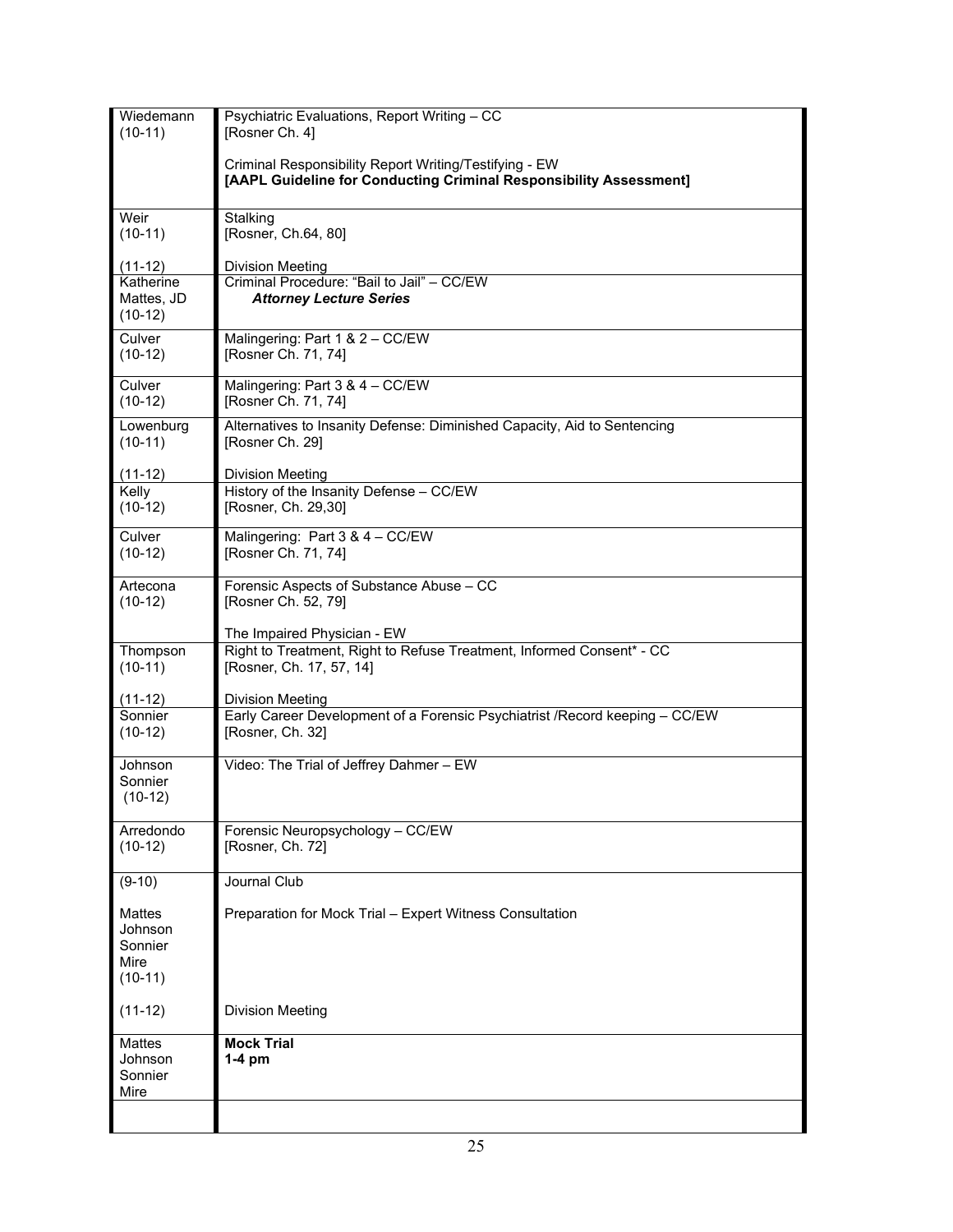| $(9-10)$                | Journal Club                                                                                     |  |  |  |
|-------------------------|--------------------------------------------------------------------------------------------------|--|--|--|
| Artecona<br>$(10-11)$   | Psychiatric Disability Determinations and Personal Injury Litigation - CC<br>[Rosner, Ch. 33]    |  |  |  |
| $(11-12)$<br>Mire       | <b>Division Meeting</b><br>Violence Risk Assessment Instruments/Prediction - CC                  |  |  |  |
| $(10-12)$               | [Rosner Ch. 69]                                                                                  |  |  |  |
| $(9-10)$                | Journal Club                                                                                     |  |  |  |
| <b>Bailey</b>           | Permanency Planning (Child Abuse and Neglect, Child Custody / Parental Competence) -             |  |  |  |
| $(10-11)$               | CС<br>[Rosner, Ch. 40, 38, 39]                                                                   |  |  |  |
| $(11-12)$               | <b>Division Meeting</b>                                                                          |  |  |  |
| Weir                    | Assessment of Sex Offenders                                                                      |  |  |  |
| $(10-12)$               | [Rosner, Ch. 70]                                                                                 |  |  |  |
| Tregre<br>$(10-12)$     | Forensic Topics in Child Psychiatry                                                              |  |  |  |
| Weir<br>$(10-12)$       | <b>Treatment of Sex Offenders</b><br>[Rosner Ch. 70]                                             |  |  |  |
| Delise<br>$(10-12)$     | Civil Procedure, Contracts, Property, Depositions<br><b>Attorney Lecture Series</b>              |  |  |  |
| $(9-10)$                | Journal Club                                                                                     |  |  |  |
| Chandarana<br>$(10-11)$ | Psychological Autopsy - EW                                                                       |  |  |  |
| $(11-12)$               | <b>Division Meeting</b>                                                                          |  |  |  |
| Thompson<br>$(10-12)$   | Depositions from the Perspective of Expert Witness                                               |  |  |  |
|                         | Direct Examination / Cross Examination for Psychiatrists- - CC<br>[Brodsky, Testifying in Court] |  |  |  |
| Gallagher<br>$(10-12)$  | SIRS and Screening Instruments for Malingering/Symptom Validity Measures - CC<br>[Reading TBA]   |  |  |  |
| Sonnier<br>$(10-12)$    | Forensic Topics in Child Psychiatry<br>[Rosner Ch. 42]                                           |  |  |  |
| $(9-10)$                | Journal Club                                                                                     |  |  |  |
| Thompson<br>$(10-11)$   | Psychiatric Negligence and Malpractice, Professional Liability* - CC                             |  |  |  |
| $(11-12)$               | <b>Division Meeting</b>                                                                          |  |  |  |
| DeLand<br>$(10-12)$     | Release of Insanity Acquittees/Community Forensic Services                                       |  |  |  |
|                         | Testamentary Capacity and Geriatric Psychiatry - EW<br>[Rosner, Ch. 36, 77]                      |  |  |  |
| Wiedemann<br>$(10-11)$  | Psychopharmacology of Aggressive Behavior - CC<br>[Rosner, Ch. 61] (TENTATIVE DATE OFFERED)      |  |  |  |
|                         | <b>Forensic Psychiatry Symposium</b>                                                             |  |  |  |
|                         |                                                                                                  |  |  |  |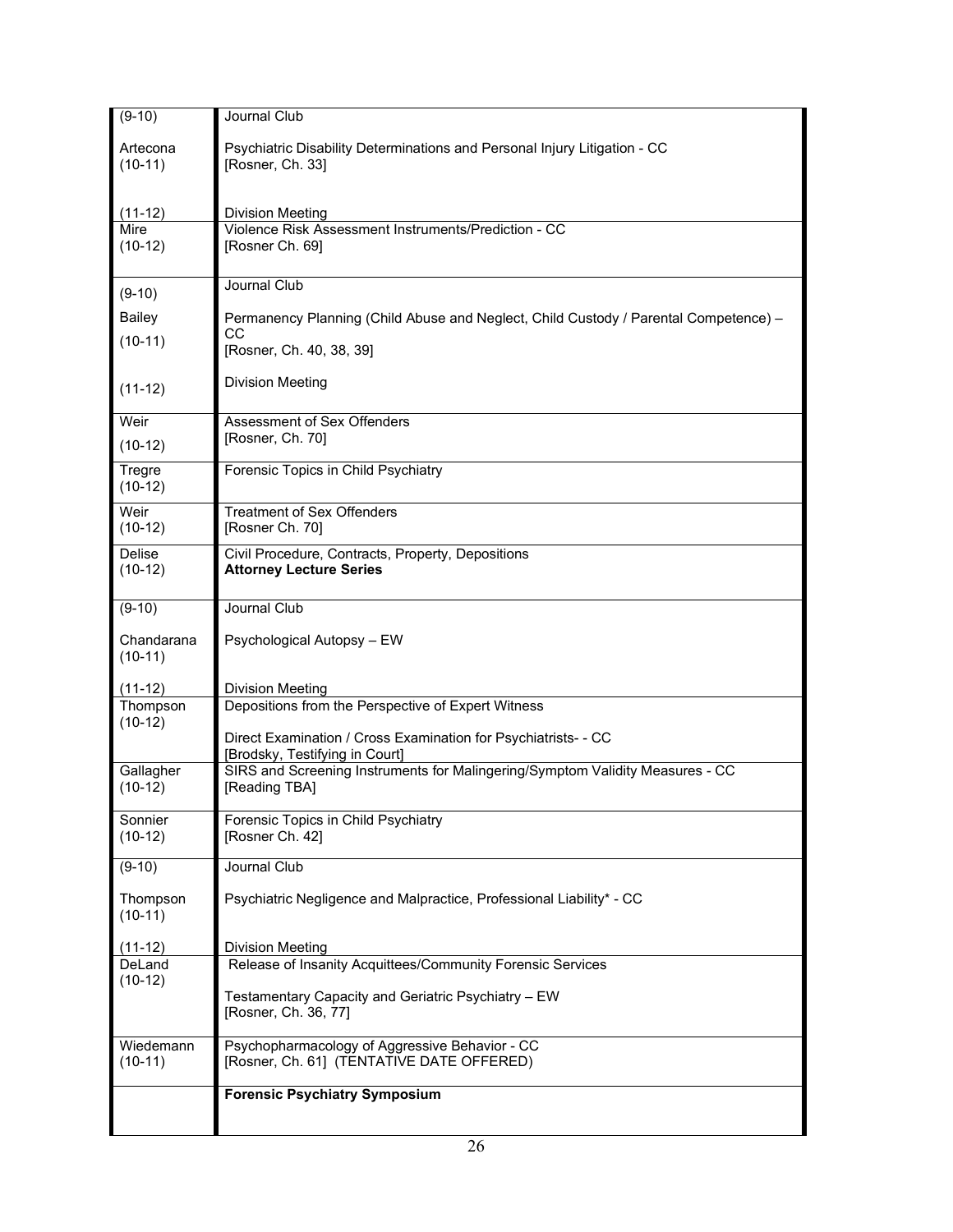| Soong          | History of Correctional Psychiatry – CC                                    |  |  |
|----------------|----------------------------------------------------------------------------|--|--|
| $(10-12)$      | [Rosner, Ch. 50, 51, 52, 53, 54, 55]                                       |  |  |
|                |                                                                            |  |  |
|                | Corrections: Suicide, Riots, Treatment Refusal, and Ethics (Didactic) - EW |  |  |
|                | [Rosner, Ch. 56, 57, 58]                                                   |  |  |
| McConville     | <b>PTSD</b>                                                                |  |  |
| $(11-12)$      | [Rosner 29, 42]                                                            |  |  |
| $(9-10)$       | Journal Club                                                               |  |  |
|                |                                                                            |  |  |
| Thompson       | Competency to be Executed – CC                                             |  |  |
| $(10-11)$      |                                                                            |  |  |
| $(11-12)$      | <b>Division Meeting</b>                                                    |  |  |
| DeLand         | Competence to Stand Trial (with Historical Perspectives),                  |  |  |
| $(10-12)$      |                                                                            |  |  |
|                | Competence to Enter a Plea and Testify, Voluntariness of Confessions - CC  |  |  |
|                | [Rosner, Ch. 11, 27]                                                       |  |  |
| <b>Roberts</b> | Post-Hinckley Insanity Reforms - CC                                        |  |  |
| $(10-12)$      | [Rosner, Ch. 53]                                                           |  |  |
|                |                                                                            |  |  |
|                | Confidentiality and Privilege* - EW                                        |  |  |
|                | [Rosner, Ch. 19]                                                           |  |  |
| Rouse          | Forensic Psychiatry and Law Enforcement                                    |  |  |
| $(10-12)$      |                                                                            |  |  |
|                | Firearms, the Law, and Mental Illness - EW                                 |  |  |
|                |                                                                            |  |  |
| $(9-10)$       | Journal Club                                                               |  |  |
|                |                                                                            |  |  |
| Thompson       | Forensic Hypnosis, Amnesia, Amytal Interview, and Polygraphy - EW          |  |  |
| $(10-11)$      | [Rosner, Ch. 75]                                                           |  |  |
|                |                                                                            |  |  |
| $(11-12)$      | <b>Division Meeting</b>                                                    |  |  |

CC – Core Curriculum

EW – Expert Witness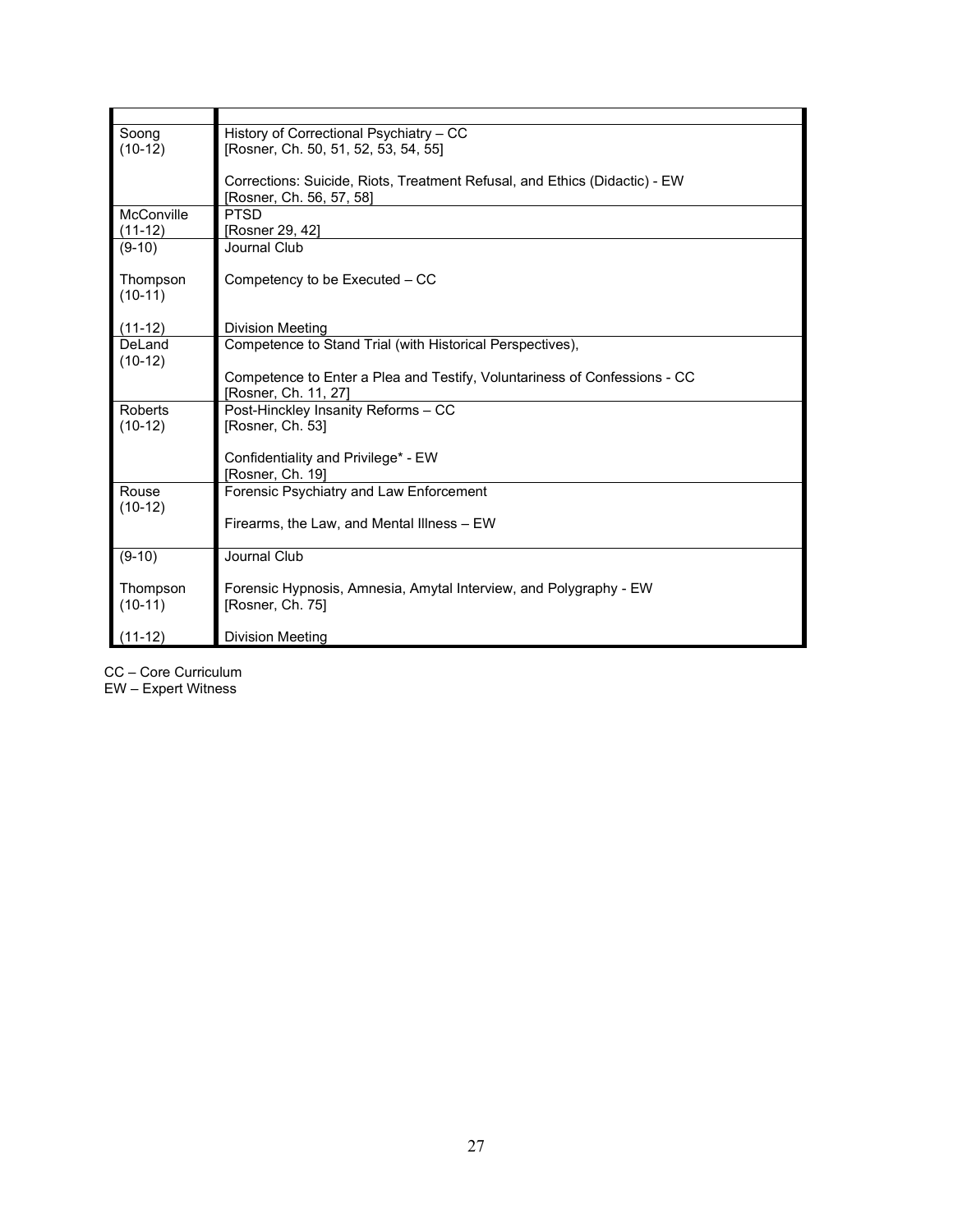# **Appendix B Landmark Case Seminar**

This seminar is held on Tuesdays in the Bienville Building, ELMHS Campus, from Noon - 1:00 PM. This seminar is chaired by D. Clay Kelly, M.D., and covers the landmark cases designated by the American Academy of Psychiatry & the Law. Landmark Louisiana legal cases are also covered and relevant cases pertaining to Forensic Psychology will be added. Fellows will receive an electronic copy of the AAPL Landmark Case material. Since the Forensic Psychiatry Fellowship cycle begins on July 1, accommodations will be made to the schedule to ensure that the fellow is exposed to all landmark case material by the end of the training year.

| <b>Introduction to Landmark Cases</b>                                                                                                                                |
|----------------------------------------------------------------------------------------------------------------------------------------------------------------------|
| Competency to Stand Trial 1: Dusky v. US<br>Wilson v. US                                                                                                             |
| Competency to Stand Trial 2:<br>Jackson v. IN Lockhart v. Armistead                                                                                                  |
| Competency to Stand Trial 3:<br>State of LA v. Bennett<br>State of LA v. Denson                                                                                      |
| Competency to Stand Trial 4:<br>State of LA v. Alonzo Edwards State of LA v. Johnny Lawrence<br>State of LA v. Joe Edward Williams<br>State of LA v. Johnny Narcisse |
| Competency to Stand Trial 5:<br>Drope v. MO Godinez v. Moran Cooper v. OK<br>Indiana v. Edwards                                                                      |
| Insanity Defense 1:<br>Videotape $\rightarrow$ Guiteau: Insanity on Trial                                                                                            |
| <b>Insanity Defense 2:</b><br>Durham v. US Washington v. US<br>Frendak v. US                                                                                         |
| Insanity Defense 3:<br>Jones v. US<br>Clark v. State of AZ<br>Foucha v. LA                                                                                           |
| <b>Insanity Defense 4:</b><br>Armstrong v. LA Currie v. LA<br>State of LA v. Salvador Perez                                                                          |
| Diminished Capacity & Defendants' Rights: Ibn-Tamas v. US<br>CO v. Connelly NC v. Alford<br>Riggins v. NV                                                            |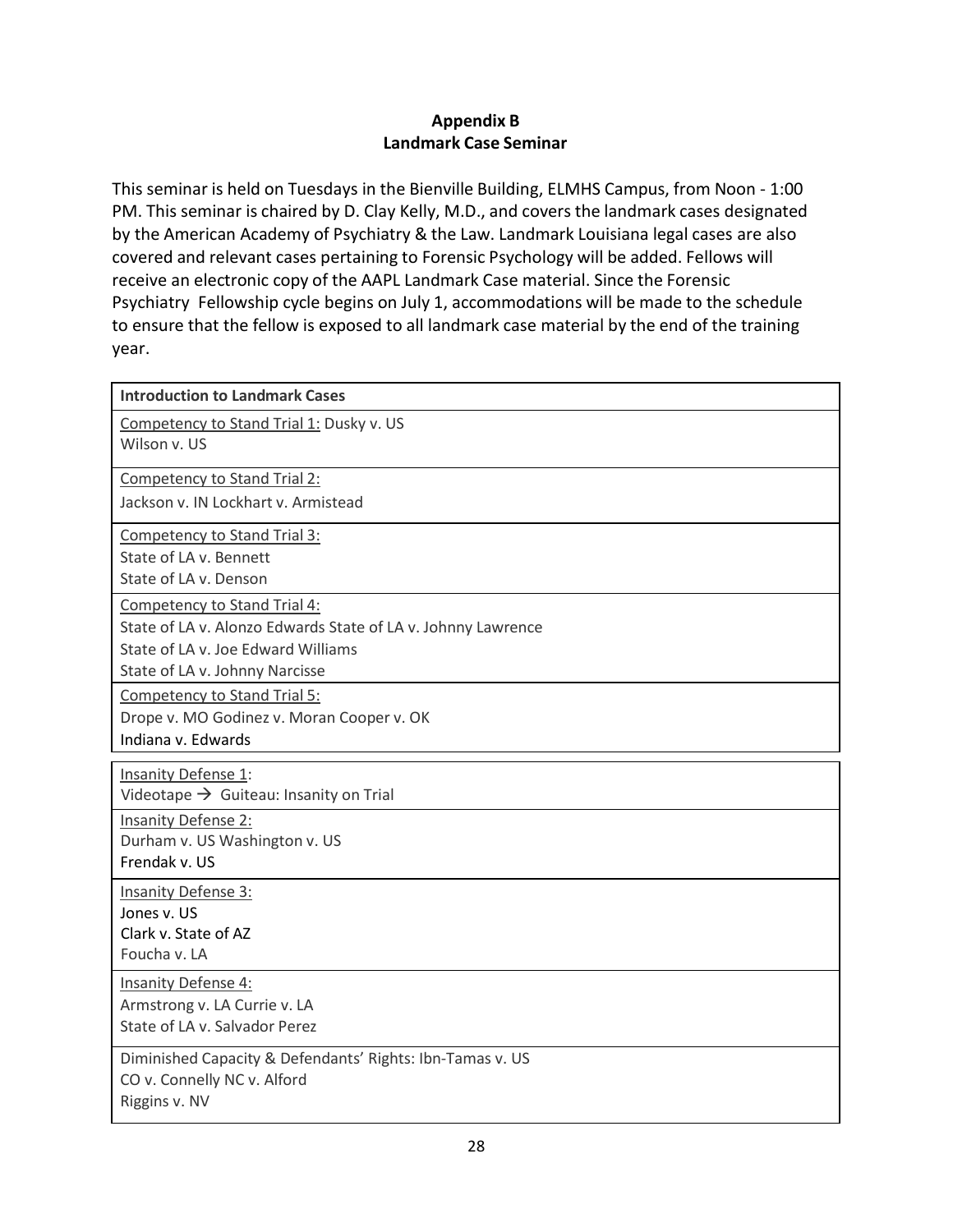| <b>Right to Treatment:</b>                                      |
|-----------------------------------------------------------------|
| Rouse v. Cameron                                                |
| Wyatt v. Stickney                                               |
| Youngberg v. Romeo                                              |
| Right to Refuse Treatment 1:                                    |
| Super. of Belchertown v. Saikowitz                              |
| Rennie v. Kline                                                 |
| Rogers v. Commissioner                                          |
| Right to Refuse Treatment 2: Washington v. Harper               |
| Hargrave v. Vermont                                             |
| Sell v. US                                                      |
| Civil Commitment: O'Connor v. Donaldson                         |
| Addington v. TX Parham v. JR & JL<br>Zinermon v. Burch          |
|                                                                 |
| Expert Testimony Standards: Frye v. US                          |
| Daubert v. Merrell Dow GE v. Joiner<br>Kumho Tire v. Carmichael |
|                                                                 |
| Sex Offenders 1: Specht v. Patterson                            |
| Allen v. IL                                                     |
| KS v. Hendricks                                                 |
|                                                                 |
| Prisoner's Rights 1:                                            |
| Baxstrom v. Herold                                              |
| Vitek v. Jones                                                  |
| Estelle v. Gamble                                               |
| Prisoner's Rights 2: Farmer v. Brennan                          |
| Brown v. Plata                                                  |
| Death Penalty 1: Estelle v. Smith Ake v. OK                     |
| Barefoot v. Estelle                                             |
| Death Penalty 2: State of LA v. Perry Ford v.                   |
| Wainright                                                       |
| Payne v. TN                                                     |
| Death Penalty 3: Atkins v. VA                                   |
| Panetti v. Quarterman                                           |
| Death Penalty 4:                                                |
| Roper v. Simmons Hall v. Florida                                |
| Hypnosis: State v. Hurd                                         |
| Rock v. AR                                                      |
|                                                                 |
| Assisted Suicide/Right to Die:                                  |

 $\mathsf{l}$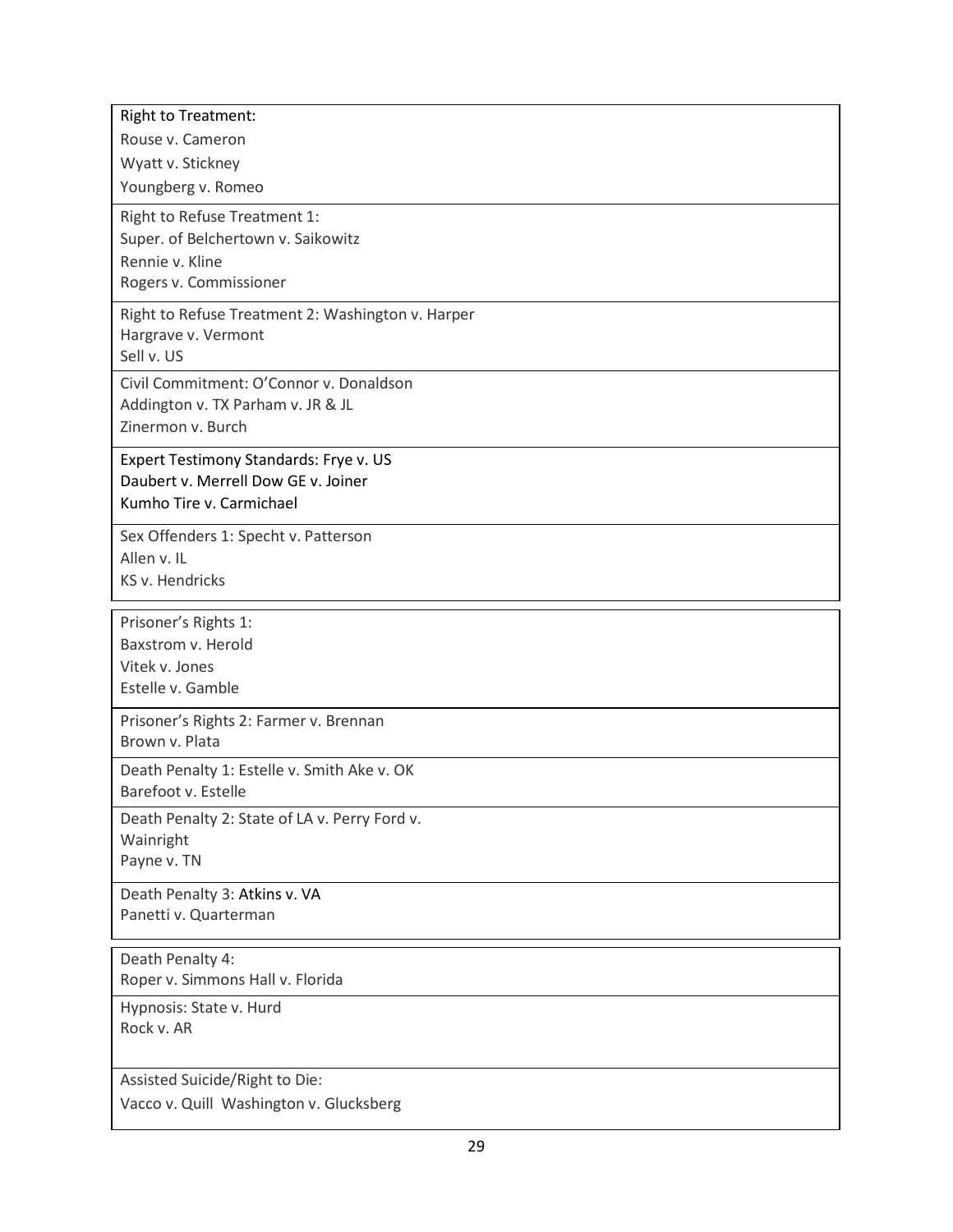| Americans with Disability Act Cases: Bragdon v. Abbott<br>Olmstead v. LC ex rel Zimring<br>Toyota Motor Mfg., Ky. v. Williams<br>U.S. v. Georgia |  |  |  |  |
|--------------------------------------------------------------------------------------------------------------------------------------------------|--|--|--|--|
| Liability/Malpractice Cases: Roy v. Hartogs<br>Mazza v. Huffaker<br>Clites v. IA                                                                 |  |  |  |  |
| <b>Managed Care:</b><br>Corcoran v. United Healthcare, Inc. Aetna Health Inc. v. Davila                                                          |  |  |  |  |
| <b>Child Services:</b><br>Board of Education v. Rowley<br>Irving Independent School District v. Tatro                                            |  |  |  |  |
| Child Rights and Sentencing: In re Gault<br>Fare v. Michael C.<br>Graham v. Florida Miller v. Alabama                                            |  |  |  |  |
| Child Abuse Cases: Landeros v. Flood<br>People v. Stritzinger<br>State of MN v. Andring<br>DeShaney v. Winnebago                                 |  |  |  |  |
| Child Custody Cases: Painter v. Bannister<br>Santosky v Kramer<br><b>Emotional Harm:</b><br>Dillon v. Legg                                       |  |  |  |  |
| Informed Consent: Canterbury v. Spence<br>Kaimowitz v. MI, DMH<br>Cruzan v. Director, MO, DMH                                                    |  |  |  |  |
| Confidentiality & Privilege:                                                                                                                     |  |  |  |  |
| In re Lifschutz Whalen v. Roe Doe v. Roe<br>Jaffee v. Redmond                                                                                    |  |  |  |  |
| Duty to Protect: Tarasoff v. Regents<br>Lipari v. Sears<br>Jablonski v. US<br>Naidu v. Laird                                                     |  |  |  |  |
| Drugs & Alcohol: Robinson v. CA Powell v. TX<br>Montana v. Egelhoff                                                                              |  |  |  |  |
| Sexual Harassment:<br>Meritor Savings Bank v. Vinson Harris v. Forklift Systems<br>Oncale v. Sundowner                                           |  |  |  |  |